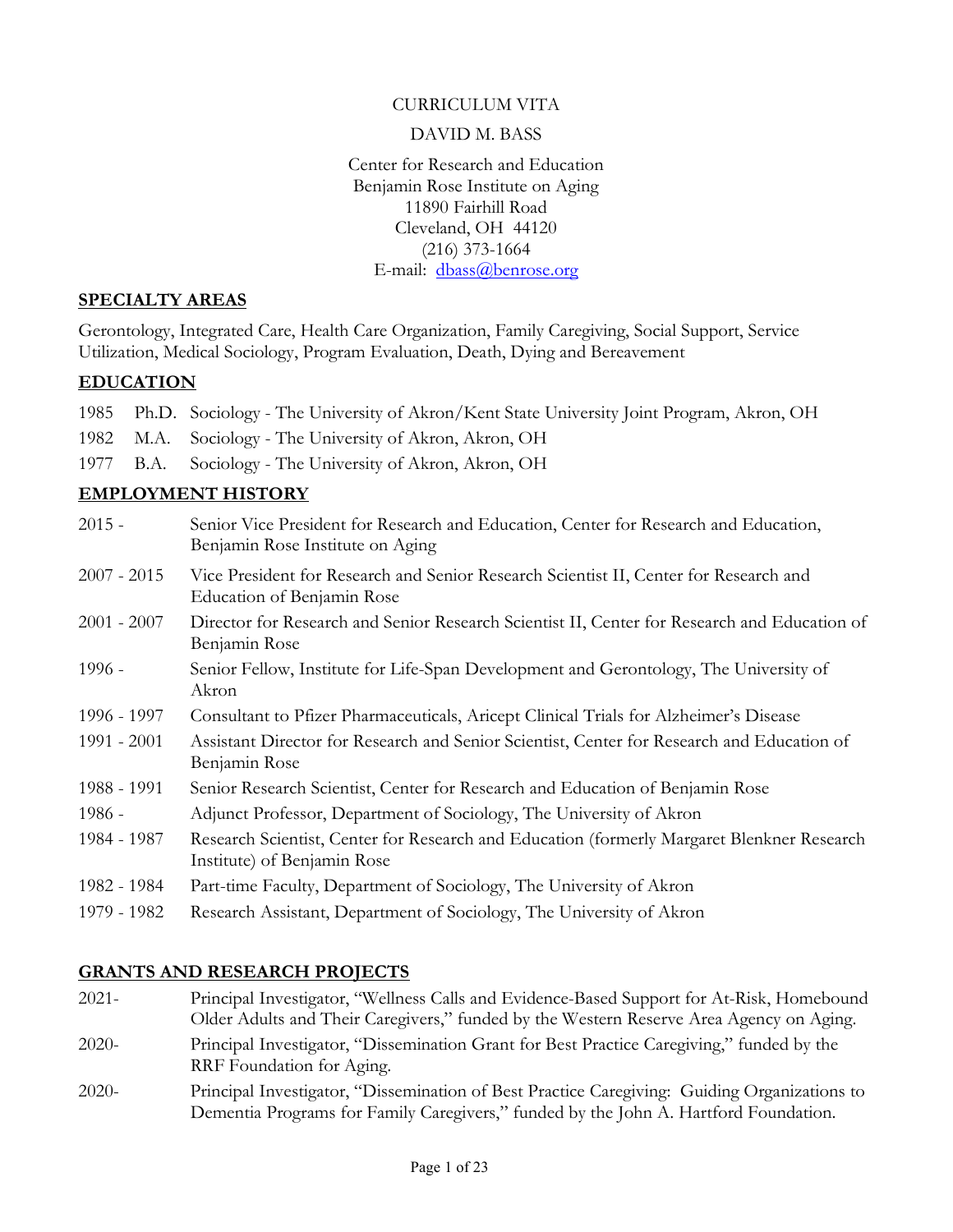| 2019-     | Principal Investigator, "Addressing Unmet Family Caregiving Needs in Diverse Elder<br>Communities," funded by the John A. Hartford Foundation (Subcontract Diverse Elders<br>Coalition).                                                                |
|-----------|---------------------------------------------------------------------------------------------------------------------------------------------------------------------------------------------------------------------------------------------------------|
| 2020-     | Executive committee member, "Public Health Center of Excellence on Dementia<br>Caregiving," funded by the Centers for Disease Control and Prevention.                                                                                                   |
| 2018-2020 | Investigator, "Comparative Effectiveness of Health System-based versus Community-based<br>Dementia Care," funded by Patient-Centered Outcomes Research Institute (PCORI) and<br>National Institutes on Aging.                                           |
| 2017-2020 | Principal Investigator, "Online Resource for Comparing Evidence Based Dementia Caregiving<br>Programs," funded by John A. Hartford Foundation, Archstone Foundation, and the<br>Retirement Research Foundation.                                         |
| $2017 -$  | Evaluation Director, "Expanding the Benjamin Rose Institute on Aging's Dementia Care<br>Consultation Program to Create Dementia Capable Communities in Northwest Ohio,"<br>funded by the Administration for Community Living, Ohio Department of Aging. |
| 2017-2018 | Caregiving Content Expert, "Veterans Rural Health Resource Center - Dementia Caregiving<br>Tele-Health Alliance," funded by the Veteran's Administration.                                                                                               |
| 2014-2016 | Co-leader, "Dementia Caregiving Network: Decision-Support Tool for Understanding and<br>Selecting Evidence-Based Dementia Caregiving Programs - Phase I," funded by John A.<br>Hartford Foundation Change AGEnts Initiative.                            |
| 2014-2016 | Principal Investigator, "Evaluation of BRI Care Consultation Implementation, Ohio<br>Alzheimer's Association Chapters," funded by Ohio Department of Aging, Ohio Alzheimer's<br>Association Chapters, Benjamin Rose Institute on Aging.                 |
| 2011-2014 | Principal Investigator, "Ohio Replication of Partners in Dementia Care," funded by<br>Administration on Aging.                                                                                                                                          |
| 2009-2011 | Principal Investigator, "Replication of the Care Consultation Program in Ohio's 11 <sup>th</sup><br>Congressional District," funded by Rosalynn Carter Institute for Caregiving.                                                                        |
| 2009-2011 | Principal Investigator for Evaluation, "Tennessee Replication of the Cleveland Managed Care<br>Demonstration," funded by Administration on Aging.                                                                                                       |
| 2008-2011 | Principal Investigator, "Partners in Dementia Care", funded by Alzheimer's Association.                                                                                                                                                                 |
| 2006-2011 | Investigator, "Partners in Dementia Care for Veterans with Dementia and Their Family<br>Caregivers," funded by Department of Veterans Affairs.                                                                                                          |
| 2006-2009 | Principal Investigator, "Development and Testing of the Care Network for Depression for<br>Older Adults and Family Caregivers," funded by Aetna Foundation.                                                                                             |
| 2006-2008 | Evaluation Director, "System of Care for Older Adults: Meeting the Mental Health Service<br>Needs for Older Adults," funded by Substance Abuse and Mental Health Services<br>Administration.                                                            |
| 2005-2006 | Co-Investigator, "Implementing Personal Health Records for Elderly Mental Health Clients,"<br>funded by Cleveland Foundation, Woodruff Foundation.                                                                                                      |
| 2006-2008 | Co-Investigator, "Seamless Entry Points for Consumers: Establishing Aging and Disability<br>Resource Centers for Ohio," funded by the Administration on Aging Centers for Medicare &<br>Medicaid Services.                                              |
| 2005-2006 | Co-Principal Investigator, "Integrated Care Management," funded by Administration on<br>Aging.                                                                                                                                                          |
| 2003-2004 | Principal Investigator, "Feasibility Study to Develop a Methodology for a Research-Practice<br>Partnership," funded by the Stroud Center for Quality of Life.                                                                                           |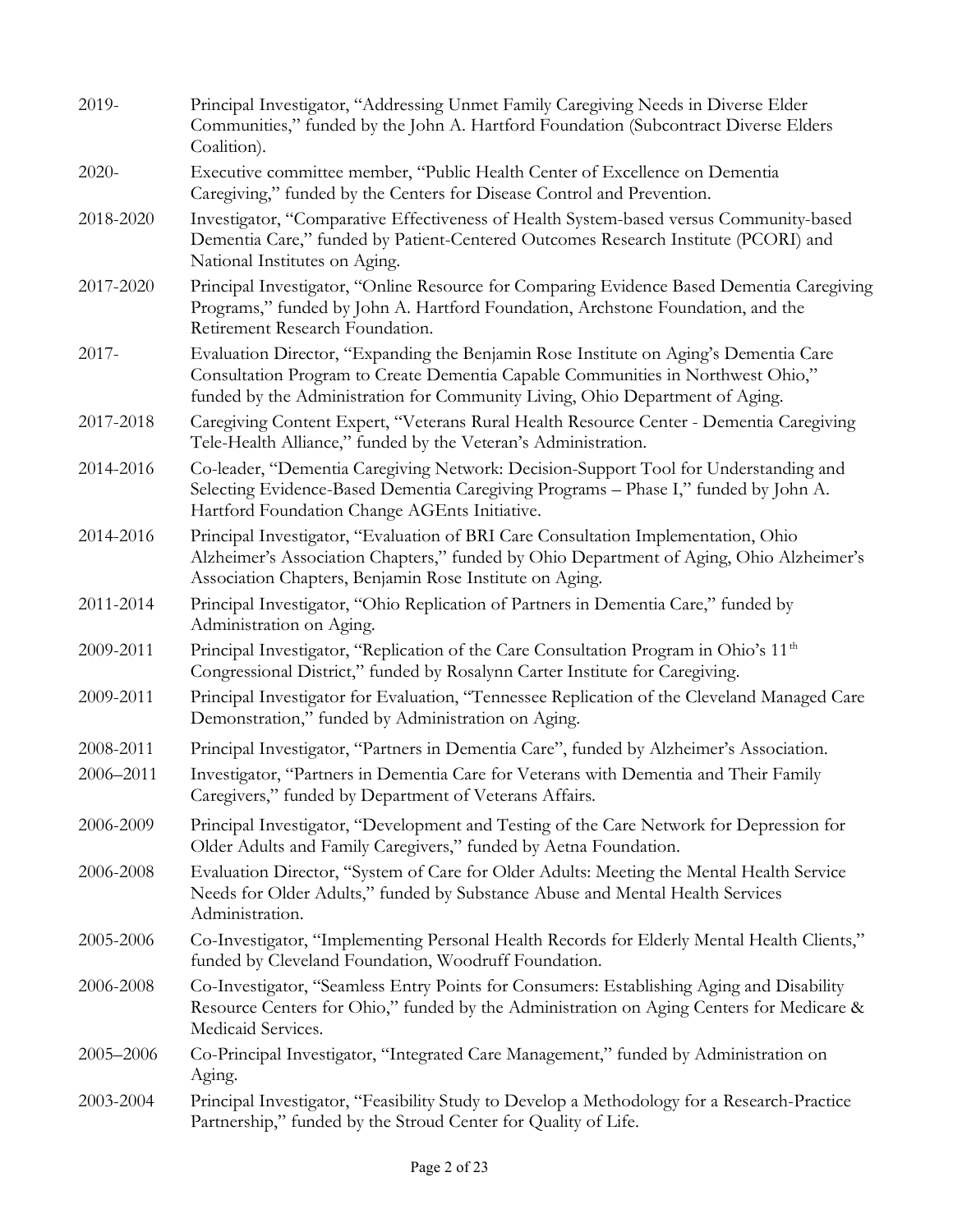| 2003-2005   | Co-Principal Investigator, "Evaluating the Formal Caregivers Initiative to Improve Healthcare<br>Worker Shortages," funded by the United Way, in collaboration with TRI-C.                                                                                                                             |
|-------------|--------------------------------------------------------------------------------------------------------------------------------------------------------------------------------------------------------------------------------------------------------------------------------------------------------|
| 2002-2004   | Principal Investigator, "Planning Grant-VA Partnership for Dementia Care: U.S. Department<br>of Veterans Affairs and Alzheimer's Association." funded by The Robert Wood Johnson<br>Foundation. In collaboration with the National Alzheimer's Association and the Department<br>of Veteran's Affairs. |
| 2001-2004   | Principal Investigator, "Patient and Caregiver Outcomes Survey: Evaluation of the Chronic<br>Care Networks for Alzheimer's Disease Project (CCN/AD), funded by the Robert Wood<br>Johnson Foundation.                                                                                                  |
| 2001-2002   | Principal Investigator, "Evaluation of the Chronic Care Networks for Alzheimer's Disease<br>Project: Phase II," funded by the Retirement Research Foundation.                                                                                                                                          |
| 1999-2000   | Principal Investigator, "Evaluation of Chronic Care Networks for Alzheimer's Disease<br>Project: Phase I," funded by the Retirement Research Foundation.                                                                                                                                               |
| 1999-2001   | Co-Investigator, "Effect of a Nursing-based Intervention in Emergency Departments,"<br>funded by the Agency for Health Care Policy and Research. In collaboration with the<br>Cleveland Clinic Foundation.                                                                                             |
| 1998-1999   | Consultant, "National Demonstration for Improving Care for Alzheimer's Patients and Their<br>Families," National Chronic Care Consortium, and National Alzheimer's Association.                                                                                                                        |
| 1998-2001   | Principal Investigator, "Cleveland Alzheimer's Managed Care Demonstration," funded by The<br>Cleveland Foundation, Bruining Foundation, Prentiss Foundation, Ohio Department on<br>Aging, and Health Resources and Services Administration.                                                            |
| 1998-1999   | Evaluation Researcher, "Development and Dissemination of Elder Abuse/Domestic Violence<br>Assessment Tool" funded by the Ohio Department of Human Services.                                                                                                                                            |
| 1997-1999   | Evaluator and Site Coordinator, "The Great Lakes Geriatric Team Training (GITT)," funded<br>by The Hartford Foundation and The Cleveland Foundation.                                                                                                                                                   |
| 1997        | Principal Investigator, "Aricept Outcomes Study: Analysis of Caregiver Burden," funded by<br>Pfizer Pharmaceuticals.                                                                                                                                                                                   |
| 1997-1999   | Co-Principal Investigator, "Model Intervention for Elder Abuse and Dementia" funded by<br>The Cleveland Foundation.                                                                                                                                                                                    |
| 1995        | Co-Principal Investigator, "Use of Services by Caregivers of Alzheimer's Patients: A<br>Longitudinal Analysis," funded by the Mandel Alzheimer's Disease Caregiving Institute.                                                                                                                         |
| 1994 - 1996 | Co-Investigator, "Supporting Home Care via a Community Computer Network" funded by<br>the National Institute on Aging.                                                                                                                                                                                 |
| 1994        | Principal Investigator, "Getting Started Evaluation" project, funded by the Health Resources<br>and Services Administration and Alzheimer's Association.                                                                                                                                               |
| 1991        | Principal Investigator, "Support Services and Subsequent Service Use: Barriers and<br>Facilitators" funded by the Alzheimer's Association.                                                                                                                                                             |
| 1991 - 1993 | Co-Principal Investigator, "Service Use by Impaired Elderly and Informal Caregivers" funded<br>by the National Institute of Mental Health.                                                                                                                                                             |
| 1989 - 1991 | Co-Investigator, "Information Systems Improve Services" funded by The Cleveland<br>Foundation.                                                                                                                                                                                                         |
| 1990        | Faculty Preceptor, Gerontological Society of America Student Fellowship, Karen Bowman,<br>Student Recipient.                                                                                                                                                                                           |
| 1988        | Consultant to the Alzheimer's Association and University Hospital's Alzheimer Center on a<br>grant funded by the Office of Technology Assessment, Washington, DC.                                                                                                                                      |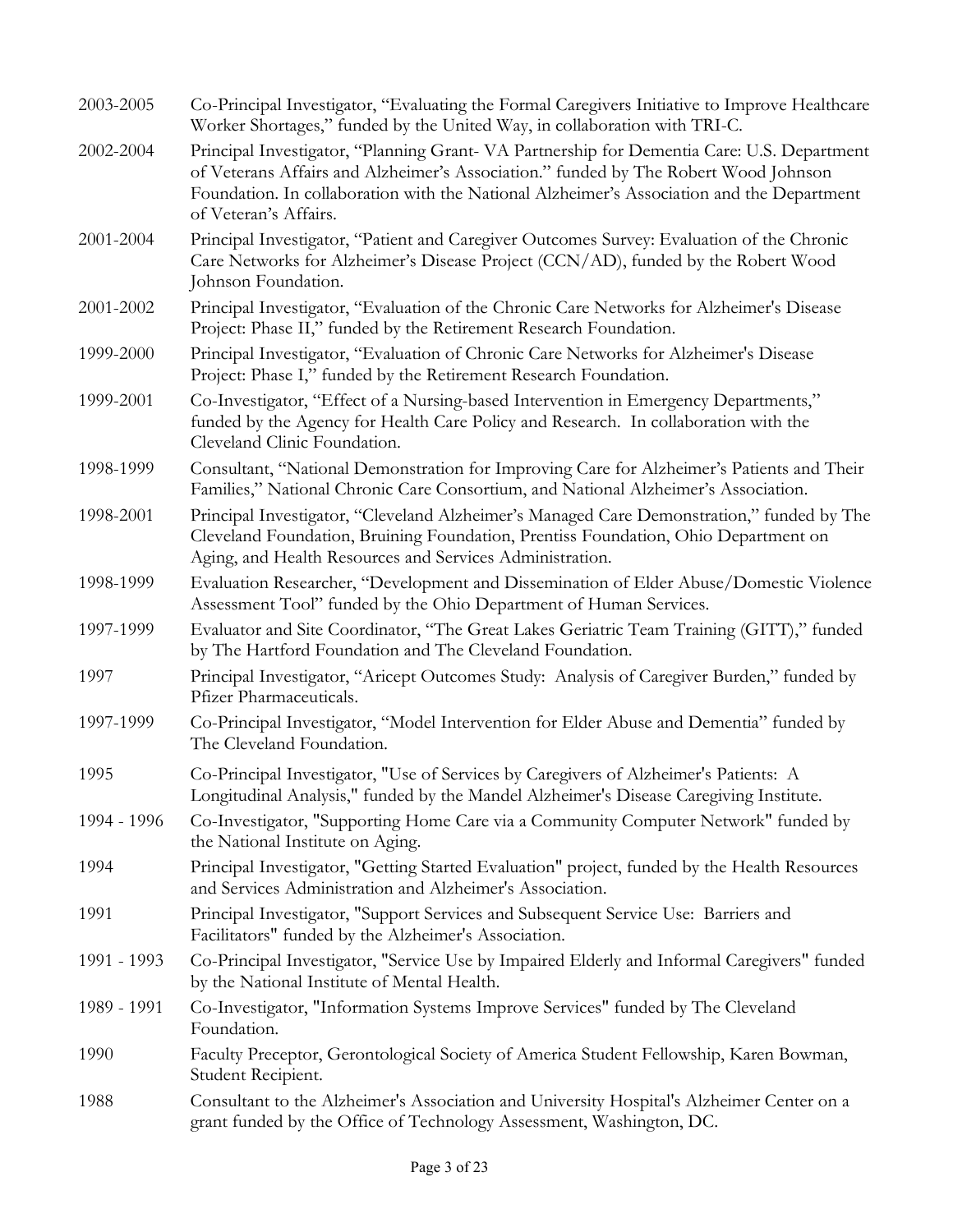| 1988 - 1990 | Project Director, "Health Education and Caregiver Resource Center" Fairhill Institute for the<br>Elderly.                                                |
|-------------|----------------------------------------------------------------------------------------------------------------------------------------------------------|
| 1984 - 1987 | Research Associate, "Caring for Elders and the Mental Health of Family Members" project<br>funded by the National Institute of Mental Health.            |
| 1984 - 1986 | Co-Principal Investigator, "The Strengths and Resources of Families Caring for Impaired<br>Elders" project funded by The Retirement Research Foundation. |
| 1985        | Principal Investigator, "Evaluation of Information and Referral Service" project funded by the<br>Kaiser Permanente Foundation.                          |
| 1984        | Project Coordinator, "COMPARE" project funded by the Retirement Research Foundation.                                                                     |
| 1983 - 1984 | Project Director, "State-Wide Data Collection System for the Ohio Hospice Organization."                                                                 |
| 1982 - 1984 | Evaluation Researcher, "Assessment of Long-Term Effects of Head Start," Dr. Irwin<br>Deutscher, Director.                                                |
| 1978 - 1980 | Co-Investigator, "Social Service Agency's Response to Abused Wives," Department of<br>Sociology, The University of Akron.                                |
| 1978        | Senior Researcher, "Community Survey of Services for Cancer Patients" project funded by the<br>Cancer Society of Summit County.                          |

## **PUBLICATIONS**

- Maslow, K., Bass, D. M., & Rentsch, J.H. (2021). Update on the status of effective programs to help dementia family caregivers in the U.S.: Observations from the search for programs to include in Best Practice Caregiving, in J. Gaugler (Ed.) Bridging the Family Care Gap, 247-300. Academic Press. https://doi.org/10.1016/C2017-0-00259-8.
- Bass, D. M., Hornick, T., Kunik, M., Judge, K. S., Primetica, B., Kearney, K., Rentsch, J., McCarthy, C., & Grim, J. (2019). Findings from a real-world translation study of the evidence-based "Partners in Dementia Care". Innovation in Aging, 3, issue 3, July 2019. //doi:10.1093/geroni/igz031
- Morgan, R. O., Pathak, S., Bass, D. M., Judge, K. S., Wilson, N. L., McCarthy, C., Kim, J. H., & Kunik, M. E. (2019). Dementia care consultation and choice of VHA versus non-VHA care. American Journal of Managed Care, forthcoming.
- Darlak, L., Bass, D. M., Judge, K. S., Wilson, N., Looman, W., McCarthy, C., Morgan, R., Maslow, K., & Kunik, M. E. (2017). Engagement of veterans with dementia in Partners in Dementia Care: An evidencebased care coordination. Journal of Applied Gerontology, 36(5), 570–591. https://doi.org/http://doi.org/10.1177/0733464815624148
- Menne, H. L., Bass, D. M., Johnson, J. D., Kearney, K. R., Bollin, S., & Teri, L. (2017). Program components and outcomes of individuals with dementia: Results from the replication of an evidencebased program. Journal of Applied Gerontology, 36(5), 537-552. http://dx.doi.org/10.1177/0733464815591212
- Pinciotti, C. M., Bass, D. M., McCarthy, C. A., Judge, K. S., Wilson, N. L., Morgan, R. O., Snow, A. L., & Kunik, M. E. (2016, July 5). Negative consequences of family caregiving for veterans with PTSD and dementia. The Journal of Nervous and Mental Disease, 1-6. http://dx.doi.org/10.1097/NMD.0000000000000560
- Bass, D. M., Easom, L., Primetica, B., & Holloway, C. (2015). Reflections on implementing the evidencebased BRI Care Consultation with RCI in Georgia. Generations, 39(4), 49-56.
- Bass, D. M., Judge, K. S., Maslow, K., Wilson, N. L., Morgan, R. O., McCarthy, C. A., Looman, W. J., Snow, A. L., & Kunik, M. E. (2015, June). Impact of the care coordination program "Partners in Dementia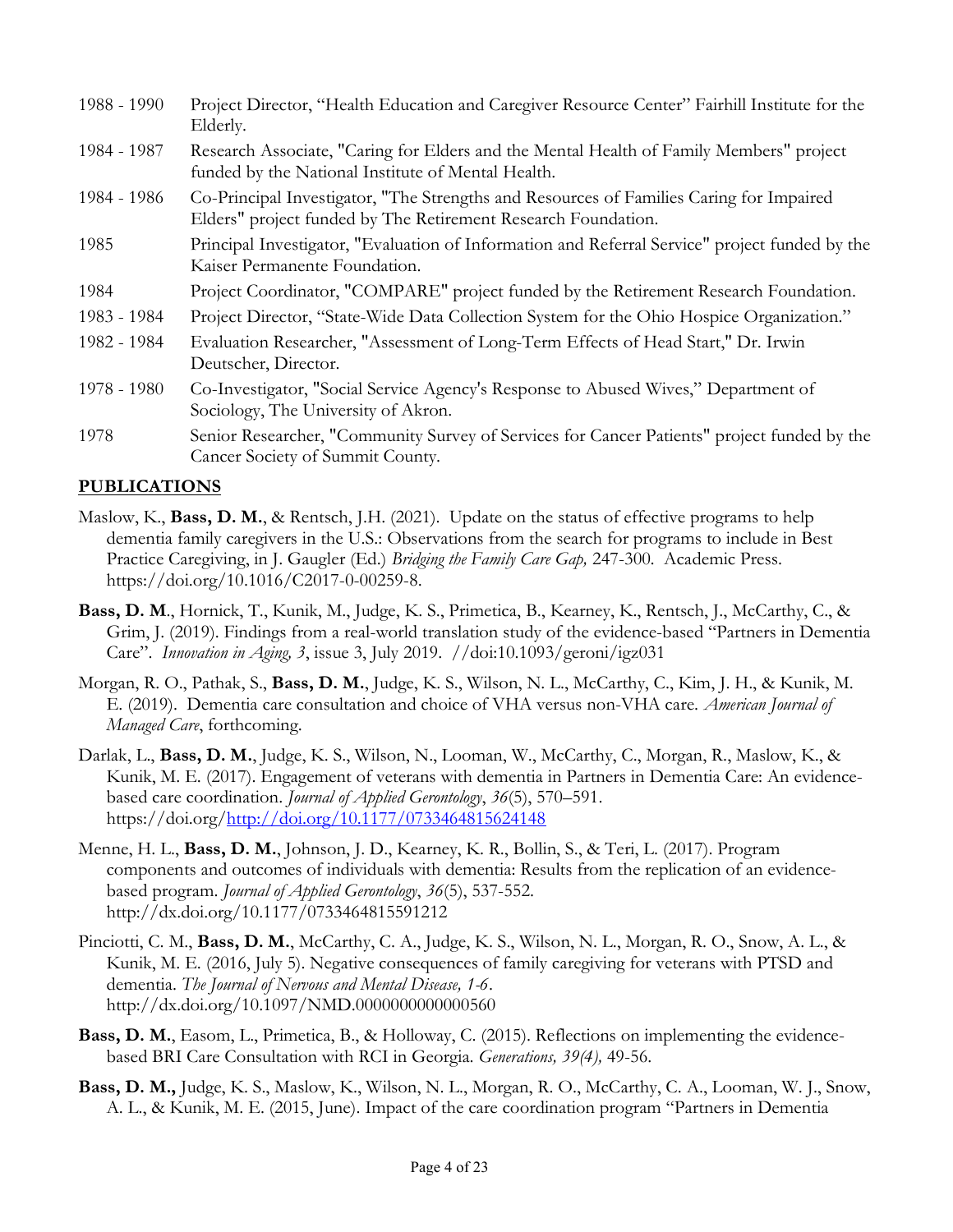Care" on veterans' hospital admissions and emergency department visits. Alzheimer's & Dementia: Translational Research & Clinical Interventions, 1, 13-22. http://dx.doi.org/10.1016/j.trci.2015.03.003

- Bejjani, C., Snow, A. L., Judge, K. S., Bass, D. M., Morgan, R. O., Wilson, N., Walder, A., Looman, W. J., McCarthy, C., & Kunik, M. E. (2015). Characteristics of depressed caregivers of veterans with dementia. American Journal of Alzheimer's Disease and Other Dementias, 30(7), 672-678. http://dx.doi.org/10.1177/1533317512461555
- Morgan, R. O., Bass, D. M., Judge, K. S., Liu, C. F., Wilson, N., Snow, A. L., Pirraglia, P., Garcia-Maldonado, M., Raia, P., Fouladi, N. N., & Kunik, M. E. (2015). A break-even analysis for dementia care collaboration: Partners in Dementia Care. Journal of General Internal Medicine, 30(6), 804-809. http://dx.doi.org/10.1007/s11606-015-3205-x
- Anetzberger, G. J. Ejaz, F. K., Bukach, A., Bass, D. (2014). Next steps: Documentation and accessing community healthcare resources. In R. Factora (Ed.), *Aging and money: Reducing risk of financial exploitation* and protecting financial resources (pp. 79-90). New York, NY: Springer Publications.
- Bass, D. M., Judge, K. S., Snow, A. L., Wilson, N. L., Morgan, R. O., Maslow, K., Randazzo, R., Moye, J. A., Odenheimer, G. L., Archambault, E., Elbein, R., Pirraglia, P., Teasdale, T. A., McCarthy, C. A., Looman, W. J., & Kunik, M. E. (2014, February). A controlled trial of Partners in Dementia Care: Veteran outcomes after six and twelve months. Alzheimer's Research and Therapy, 6(1), 1-12. http://dx.doi.org/10.1186/alzrt242
- Godwin, K. M., Morgan, R. O., Walder, A., Bass, D. M., Judge, K. S., Wilson, N., Snow, A. L., & Kunik, M. E. (2014). Predictors of inpatient utilization among veterans with dementia [Article ID 861613]. Current Gerontology and Geriatrics Research. http://dx.doi.org/10.1155/2014/861613
- Menne, H. L., Bass, D. M., Johnson, J. D., Primetica, B., Kearney, K. R., Bollin, S., Molea, M. J., & Teri, L. (2014). Statewide implementation of "Reducing Disability in Alzheimer's Disease": Impact on family caregiver outcomes. Journal of Gerontological Social Work, 57(6/7), 626-639.
- Ng, S., Morgan, R. O., Walder, A., Biswas, J., Bass, D. M., Judge, K. S., Snow, A. L., Wilson, N., & Kunik, M. E. (2014). Functional decline predicts emergency department use in veterans with dementia. American Journal of Alzheimer's Disease and Other Dementias, 29(4), 362-371. http://dx.doi.org/10.1177/1533317513518655
- Bass, D. M., Judge, K. S., Snow, A. L., Wilson, N. L., Morgan, R., Looman, W. J., McCarthy, C. A., Maslow, K., Moye, J. A., Randazzo, R., Garcia-Maldonado, M., Elbein, R., Odenheimer, G., & Kunik, M. E. (2013). Caregiver outcomes of Partners in Dementia Care: Effect of a care coordination program for veterans with dementia and their family members and friends. Journal of the American Geriatrics Society, 61(8), 1377-1386. http://dx.doi.org/10.1111/jgs.12362
- Judge, K. S., Yarry, S. J., Looman, W. J., & Bass, D. M. (2013). Improved strain and psychosocial outcomes for caregivers of individuals with dementia: Findings from Project ANSWERS. The Gerontologist, 53(2), 280-292. http://dx.doi.org/10.1093/geront/gns076
- Bass, D. M., Judge, K. S., Snow, L., Wilson, N., Looman, W., McCarthy, K., Morgan, R., Abloorh-Odjidja, C., & Kunik, M. (2012). Negative caregiving effects among caregivers of veterans with dementia. The American Journal of Geriatric Psychiatry, 20, 239-247. http://dx.doi.org/10.1097/JGP.0b013e31824108ca
- Gallagher, K. S., Bass, D. M., Judge, K. S., Snow, A. L., Wilson, N. L., Morgan, R. O., & Kunik, M. E. (2012, April). Satisfaction with dementia care. Federal Practitioner, 33-40.
- Bradford, A., Upchurch, C., Bass, D., Judge, K., Snow, A. L., Wilson, N. & Kunik, M. E. (2011). Knowledge of documented dementia diagnosis and treatment in veterans and their caregivers. American Journal of Alzheimer's Disease and Other Dementias, 26(2), 127-133. http://dx.doi.org/10.1177/1533317510394648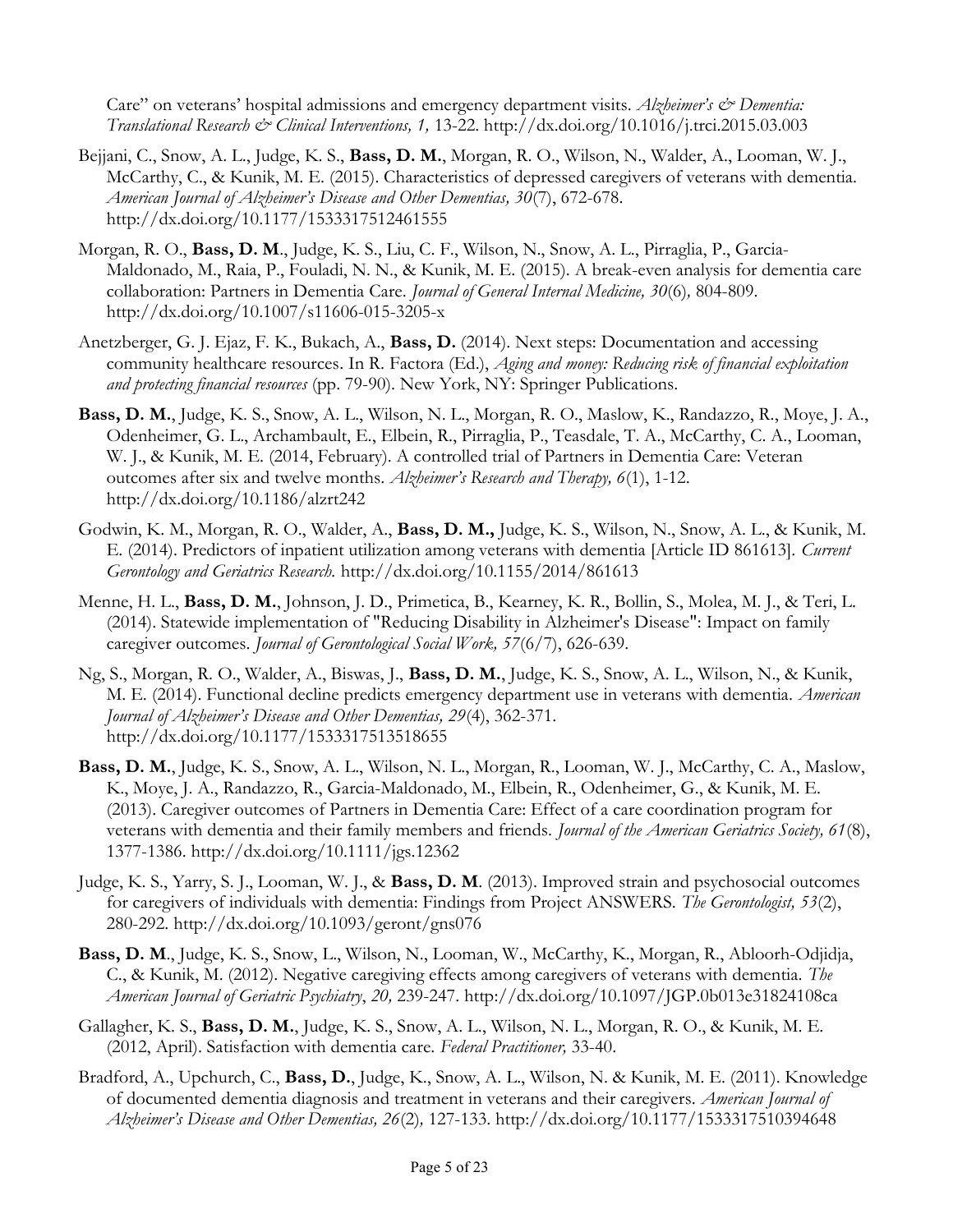- Judge, K. S., Bass, D. M., Snow, A. L., Wilson, N. L., Morgan, R., Looman, W.J ., McCarthy, C., & Kunik, M. E. (2011). Partners in Dementia Care: A care coordination intervention for individuals with dementia and their family caregivers. The Gerontologist, 51(2), 261-272. http://dx.doi.org/10.1093/geront/gnq097
- Shub, D., Bass, D. M., Morgan, R. O., Judge, K. S., Snow, A. L., Wilson, N. L., Walder, A., Murry, B., & Kunik, M. E. (2011). Irritability and social isolation in dementia patients with and without depression. Journal of Geriatric Psychiatry and Neurology, 24(4), 229-234. http://dx.doi.org/10.1177/0891988711427039
- Bass, D. M. (Ed.). (2010). Evidence-based practice: Critical thinking about translating research to practice. Generations, 34(1), 4-5.
- Bass, D. M., & Judge, K. S. (2010). Challenges implementing evidence-based programs. Generations, 34(1), 51- 58.
- Clark, P. A., Bass, D. M., Looman, W. J., McCarthy, C. A., & Eckert, S. (2004). Outcomes for patients with dementia from the Cleveland Alzheimer's Managed Care Demonstration. Research and Practice in Alzheimer's Disease, 10, 172-179.
- Clark, P. A., Bass, D. M., Looman, W. J., McCarthy, C. A., & Eckert, S. (2004). Outcomes for patients with dementia from the Cleveland Alzheimer's Managed Care Demonstration. Journal of Aging & Mental Health, 8(1), 40-51. http://dx.doi.org/10.1080/13607860310001613329
- Bass, D. M., Clark, P. A., Looman, W. J., McCarthy, C. A., & Eckert, S. (2003). The Cleveland Alzheimer's managed care demonstration: Outcomes after 12 months of implementation. The Gerontologist, 43(1), 73- 85. http://dx.doi.org/10.1093/geront/43.1.73
- Meldon, S. W., Mion, L. C., Palmer, R. M., Drew, B. L., Connor, J. T., Lewicki, L. J., Bass, D. M., & Emerman, C. L. (2003). A brief risk-stratification tool to predict repeat emergency department visits and hospitalizations in older patients discharged from the emergency department. Academic Emergency Medicine, 10(3), 224-232. http://dx.doi.org/10.1197/aemj.10.3.224
- Mion, L. C., Palmer, R. M., Meldon, S. W., Bass, D. M., Singer, M., Payne, S. M., Lewicki, L. J., Drew, B. L., Connor, J. T., Campbell, J. W., & Emerman, C. (2003). Case finding and referral model for emergency department elders: A randomized clinical trial. Annals of Emergency Medicine, 41(1), 57-68. http://dx.doi.org/10.1067/mem.2003.3
- Bass, D. M. (2002). Content and implementation of a caregiver assessment [National Family Caregiver Support Program Issue Brief]. Washington, DC: U.S. Administration on Aging.
- Bass, D. M., Anetzberger, G. A., Ejaz, F. K., & Nagpaul, K. (2001). Screening tools and referral protocol for stopping abuse against older Ohioans: A guide for service providers. *Journal of Elder Abuse*  $\mathcal{O}$  *Neglect, 13(2)*, 23-38. http://dx.doi.org/10.1300/J084v13n02\_03
- Ejaz, F. K., Bass, D. M., Anetzberger, G. A., & Nagpaul, K. (2001). Evaluating the Ohio elder abuse and domestic violence in late life screening toos and referral protocol. *Journal of Elder Abuse*  $\dot{\mathcal{C}}$  Neglect, 13(2), 39-57. http://dx.doi.org/10.1300/J084v13n02\_04
- Anetzberger, G. A., Palmisano, B. R., Sanders, M., Bass, D. M., Dayton, C., Eckert, S., & Schimer, M. R. (2000). A model intervention for elder abuse and dementia. The Gerontologist, 40(4), 492-497. http://dx.doi.org/10.1093/geront/40.4.492
- Anetzberger, G. A., Ejaz, F. K., Bass D. M., & Nagpaul, K. (1999). Screening tools and referral protocol for service providers for stopping abuse against older Ohioans: A guide for service providers. Cleveland, OH: Benjamin Rose Institute.
- Bass, D. M., Noelker, L. S., & McCarthy, C. (1999). The influence of formal and informal helpers on primary caregivers' perceptions of quality of care. *Journal of Applied Gerontology*, 18(2), 177-200. http://dx.doi.org/10.1177/073346489901800204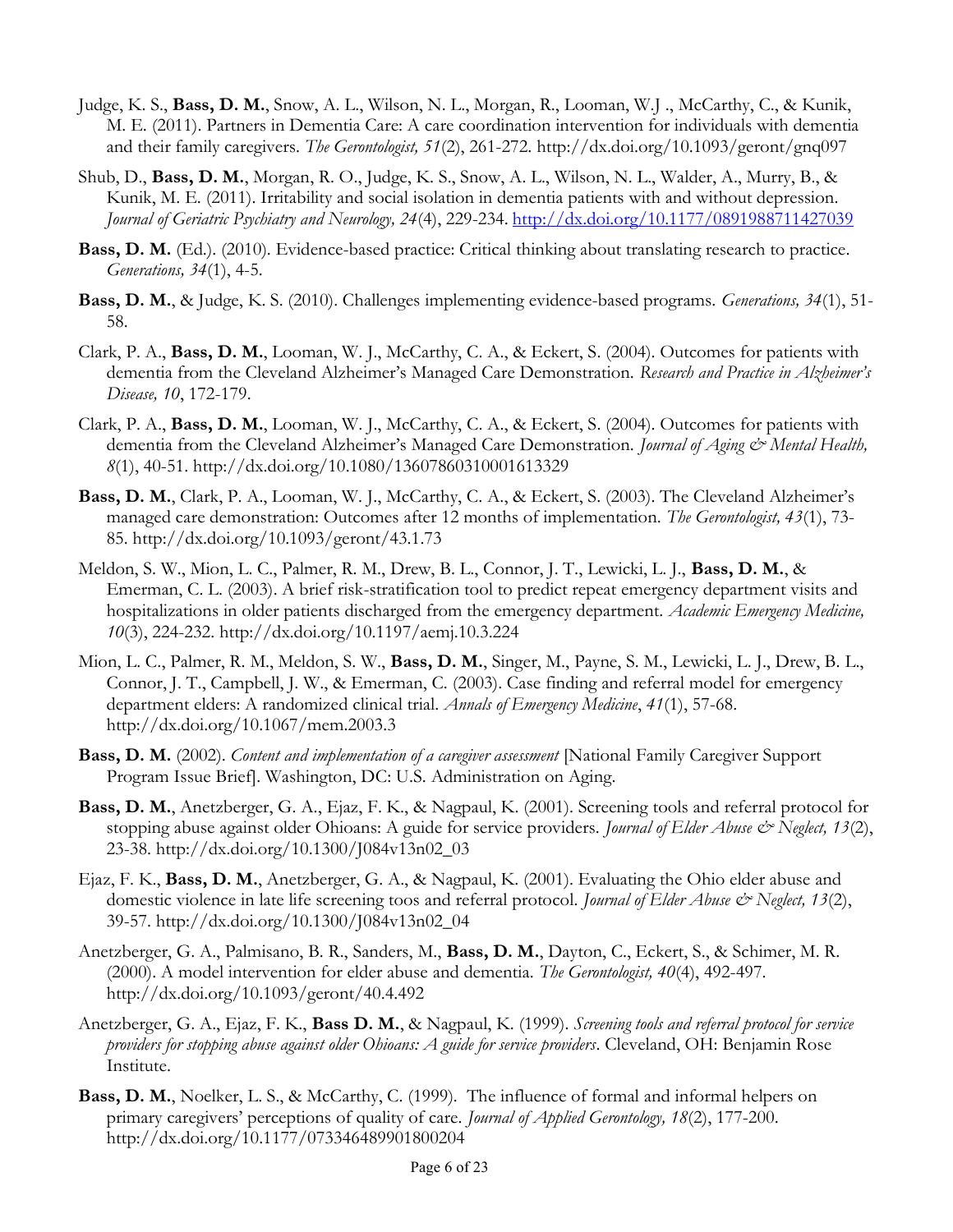- Bass, D. M., McClendon, M. J., Brennan, P. F., & McCarthy, C. (1998). The buffering effect of a computer support network on caregiver strain. Journal of Aging and Health, 10(1), 20-43. http://dx.doi.org/10.1177/089826439801000102
- McClendon, M. J., Bass, D. M., Brennan, P. F., & McCarthy, C. (1998). A computer network for Alzheimer's caregivers and use of support group services. Journal of Mental Health and Aging, 4(4), 403-420.
- Bass, D. M., & Noelker, L. S. (1997). Family caregiving. In K. Ferraro (Ed.), Gerontology: Perspectives and issues (2nd ed.). New York: Springer.
- Bass, D. M., Noelker, L. S., & Rechlin, L. R. (1996). The moderating influence of service use on negative caregiving consequences. Journal of Gerontology: Social Services, 51B(3), S121-S131. http://dx.doi.org/10.1093/geronb/51B.3.S121
- Noelker, L. S., & Bass, D. M. (1995). Service use by caregivers of elderly receiving case management. *Journal* of Case Management, 4(4), 142-149.
- Bass, D. M., McCarthy, C., Eckert, S., & Bichler, J. (1994). Differences in service attitudes and experiences among families using three types of support services. American Journal of Alzheimer's Care and Related Disorders & Research, 9(3), 28-38. http://dx.doi.org/10.1177/153331759400900306
- Bass, D. M., McClendon, M. J., Deimling, G. T., & Mukherjee, S. (1994). The influence of diagnosed mental impairment on family caregiver strain. Journal of Gerontology: Social Sciences, 49(3), S146-S155. http://dx.doi.org/10.1093/geronj/49.3.S146
- Noelker, L. S., & Bass, D. M. (1994). Relationships between the frail elderly's informal and formal helpers. In E. Kahana, D. Biegel, & M. Wykle (Eds.), Family caregiving across the life span (pp. 356-381). New York: Sage.
- Biegel, D. E., Bass, D. M., Schulz, R., & Morycz, R. (1993). Predictors of in-home and out-of-home service use by family caregivers of Alzheimer's Disease patients. Journal of Aging and Health, 5(4), 419-438. http://dx.doi.org/10.1177/089826439300500401
- Bass, D. M., Looman, W. J., & Ehrlich, P. (1992). Predicting the volume of health and social services: Integrating cognitive impairment into the modified Andersen framework. The Gerontologist, 32(1), 33-43.
- Bass, D. M., Bowman, K., & Noelker, L. S. (1991). The influence of caregiving and bereavement support on adjusting to an older relative's death. The Gerontologist, 31(1), 32-42. http://dx.doi.org/10.1093/geront/31.1.32
- Bass, D. M., & Bowman, K. (1990). The impact of an aged relative's death on the family. In K. Ferraro (Ed.), Gerontology: Perspectives and issues. New York: Springer.
- Bass, D. M., & Bowman, K. (1990). The transition from caregiving to bereavement: The relationship of care-related strain and adjustment to death. The Gerontologist, 30(1), 35-42. http://dx.doi.org/10.1093/geront/30.1.35
- Bass, D. M., Noelker, L. S., Townsend, A. L., & Deimling, G. T. (1990). Losing an aged relative: Perceptual differences between spouses and adult children. Omega: Journal of Death and Dying, 21(1), 21-40. http://dx.doi.org/10.2190/PKJM-MXCV-YRQU-Q577
- Deimling, G. T., Bass, D. M., Townsend, A. L., & Noelker, L. S. (1989). Care-related stress: A comparison of spouse and adult-child caregivers in shared and separate households. Journal of Aging and Health, 1, 67- 82. DOI:10.1177/089826438900100105
- Noelker, L. S., & Bass, D. M. (1989). Home care for elderly persons: Linkages between formal and informal caregivers. Journal of Gerontology, 44(2), S63-S70. http://dx.doi.org/10.1093/geronj/44.2.S63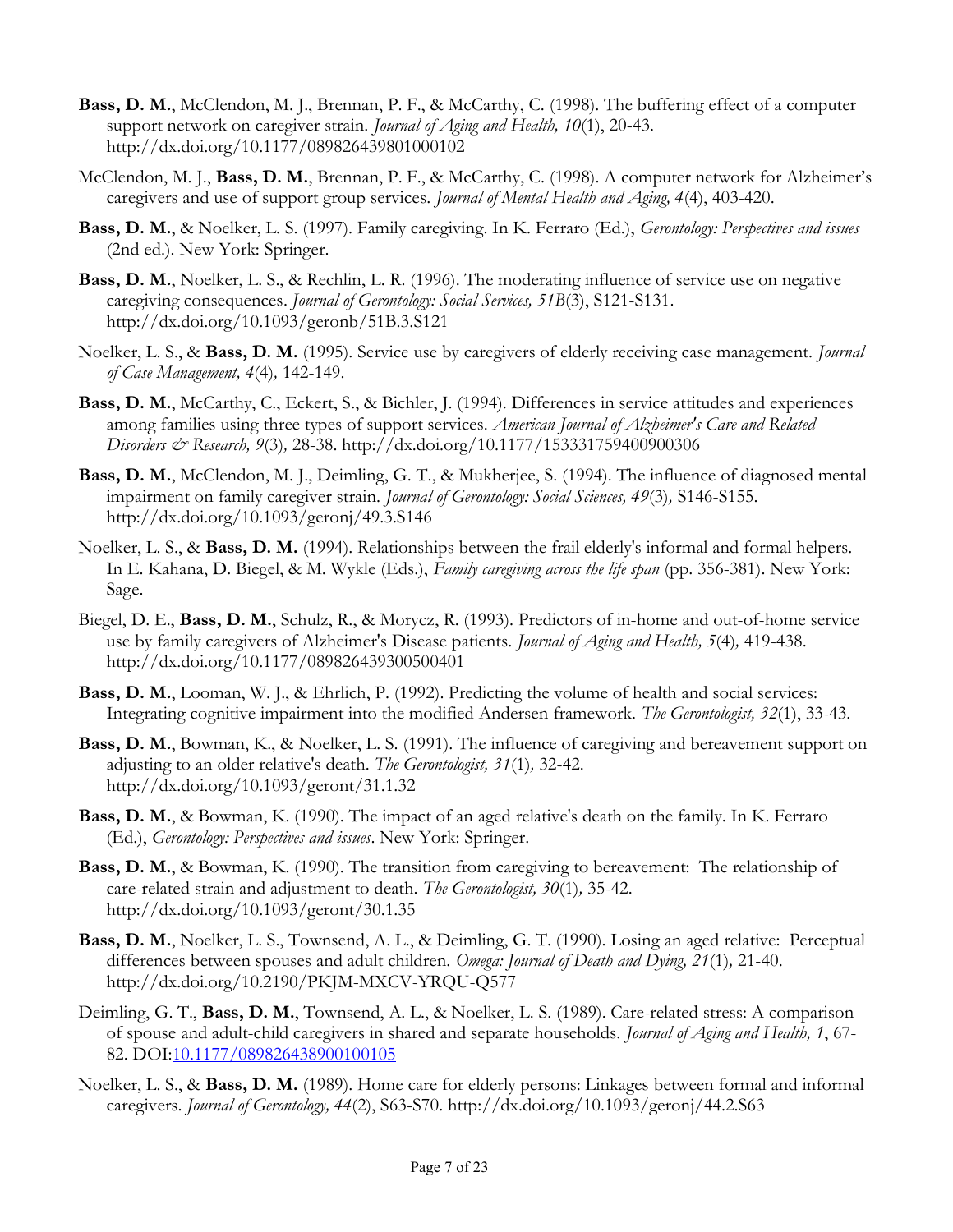- Townsend, A., Noelker, L., Deimling, G., & Bass, D. (1989). Longitudinal impact of interhousehold caregiving on adult children's mental health. Psychology and Aging, 4, 393-401.
- Bass, D. M., Roach, M. J., & Griffin, T. B. (1988). Criteria for admission to detoxification treatment: Factors influencing staff judgments. Journal of Social Service Research, 11(2/3), 55-71.
- Bass, D. M., Tausig, M. B., & Noelker, L. S. (1988). Elder impairment, social support and caregiver strain: A framework for understanding support's effects. *Journal of Applied Social Sciences*, 13, 80-117.
- Bass, D. M., & Noelker, L. S. (1987). The influence of family caregivers on elder's use of in-home services. Journal of Health and Social Behavior, 28, 184-196.
- Bass, D. M., & Labas, J. G. (1986). Social determinants of the passage to hospice care. Sociological Focus, 18, 337-351.
- Deimling, G. T., & Bass, D. M. (1986). Symptoms of mental impairment among elderly adults and their effects on family caregivers. Journal of Gerontology, 41, 778-784.
- Deimling, G. T., Bass, D. M., & Jensen, C. (1986). Caregiving for the elderly: Recognizing your strengths and resources. Cleveland, OH: Benjamin Rose. [2nd ed. (1987) selected for national distribution by ASSIST, Silver Spring, MD].
- **Bass, D. M.** (1985). The hospice ideology and success of hospice care. Research on Aging, 7, 307-327.
- Bass, D. M., & Garland, T. N. (1985). Evaluating patient satisfaction with home-based hospice care. In L. F. Paradis (Ed.), *Hospice handbook: A guide for managers and planners*. Rockville, MD: Aspen.
- Bass, D. M., Otto, M. E., & Garland, T. N. (1985). Characteristics of hospice patients and their caregivers. Omega: Journal of Death and Dying, 16(1), 51-67.
- Bass, D. M., Pestello, F. P., & Garland, T. N. (1984). Experiences with home hospice care: Determinants of place of death. Death Education, 8, 199-222.
- Garland, T. N., Bass, D. M., & Otto, M. E. (1984). The needs of hospice patients and primary caregivers. The American Journal of Hospice Care, 1, 40-45.
- Pestello, F. P., & Bass, D. M. (1983). Goal impediments in two hospice programs. Nursing & Health Care, 4, 397-399.
- Bass, D. M. (1982). Response bias in studying hospice clients' needs. Omega: Journal of Death and Dying, 13, 305-318.
- Bass, D. M., & Rice, J. (1979). Agency responses to the abused wife. Social Casework, 60, 338-341. Reprinted in M. Elbow (Ed.), Patterns in family violence. New York: Family Service Association of America.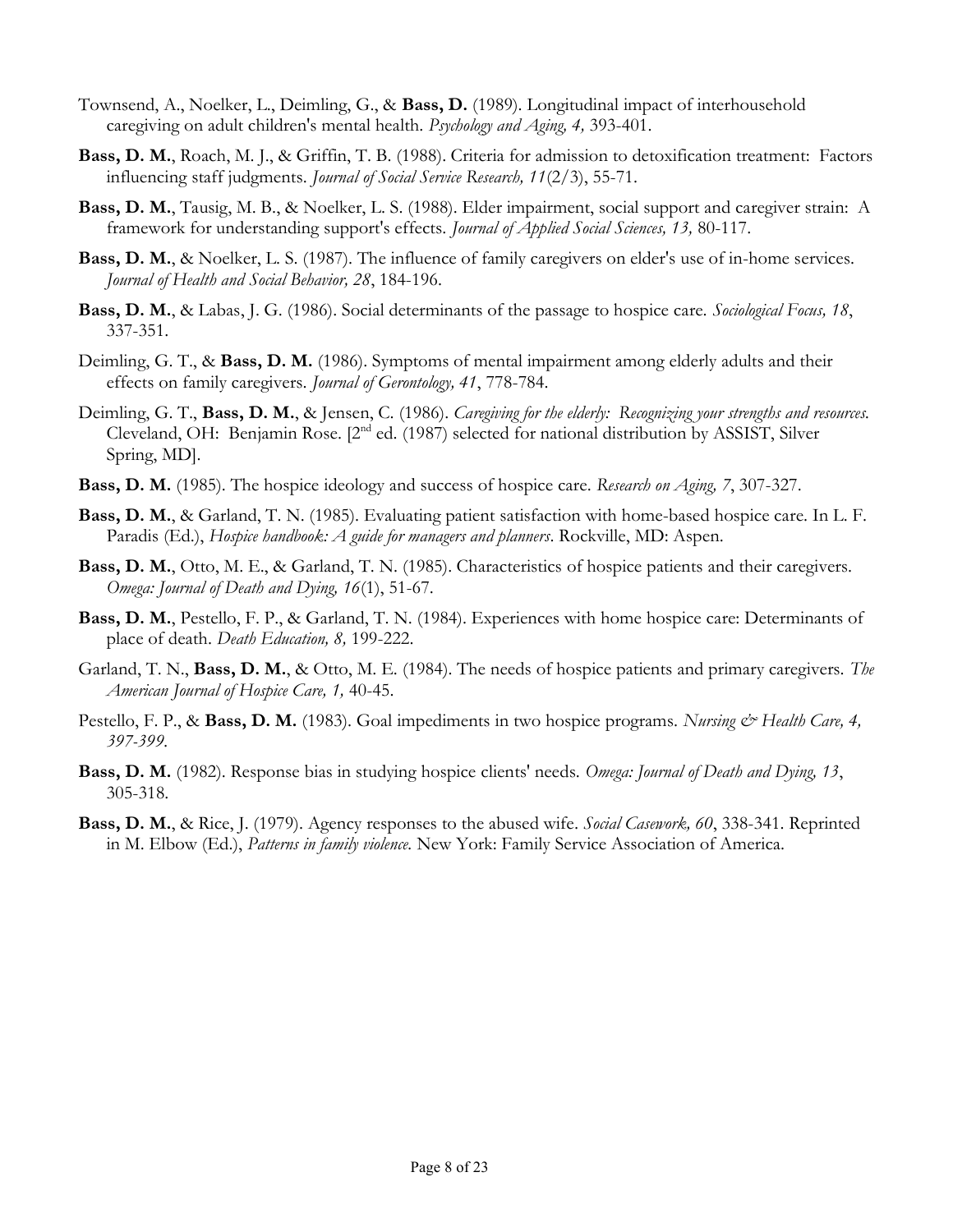#### PRESENTATIONS

Bass, D. & Kelly, K. (2021, June 2). Best Practice Caregiving: Online Resource of Evidence-Based Dementia Caregiving Programs. Presentation to the Milken Institute Alliance to Improve Dementia Care.

Primetica, B., Bell, O., Maynard, T., Swift, A., Bass, D., & Schaffer, R. (2021, April). Caregivers in the Sandwich Generation. Workshop presented virtually at the American Society on Aging's Aging in America Conference.

Bass, D. (2020, December). Remotely Delivered Evidence-Based Dementia Caregiving Support Programs in Best Practice Caregiving. Virtual presentation at the Benjamin Rose Institute on Aging Caregiver Conference.

Bass, D. (2020, March 6). BRI Care Consultation™: An Evidence-Based Care-Coaching Program for Adults with Chronic Health Conditions and Their Family or Friend Caregivers. Virtual presentation to the Alzheimer's Association Dementia Care Navigation Task Force.

Menne, H. & Bass, D. (2020, January). Finding the Right Fit: Choosing Dementia Caregiving Programs for your Organization and Community. Part of the National Alzheimer's and Dementia Resource Center webinar series sponsored by the Administration for Community Living.

Rentsch, J., Bass, D., Kelly, K., Maslow, K., Ciancibello, A., Eskenazi, L., & Schaffer, R. (2019, November). Best practice caregiving: Differences and gaps among dementia support programs for family  $\mathcal O$  friend caregivers. Poster presented at the annual meeting of the Gerontological Society of America, Austin, TX.

Stratton, L., Bass, D., Powers, S., Schaffer, R., Le, O., & McDavid, J. (2019, November). Comparison of caregivers from diverse communities who immigrated to or were born in the US. Poster presented at the annual meeting of the Gerontological Society of America, Austin, TX.

Schaffer, R., Bass, D., Powers, S., McDavid, J., & Le, O. (2019, November). Culture-related task difficulties and negative consequences for caregivers from diverse communities. Poster presented at the annual meeting of the Gerontological Society of America, Austin, TX.

Reuben, D., Bass, D., Panlilio, M., & Cheslaw, A. (2019, July). Diagnosing and Treating Dementia – Current Best Practices. A Resources for Integrated Care webinar.

Bass, D., Ciancibello, A., Eskenazi, L., Kelly, K., Maslow, K., Rentsch, J., & Schaffer, R. (2019, April). Best Practice Caregiving: Guiding Organization to Dementia Programs for Family Caregivers. In-person presented at the American Society on Aging's Aging in America Conference, New Orleans, LA.

Bass, D. (2019, February). BRI Care Consultation: An Evidence-Based Care-Coaching Program for Adults with Chronic Health Conditions and Their Family or Friend Caregivers. A webinar presented on behalf of the Stupski Foundation, San Francisco, CA.

Bass, D. (2019, February). Best Practice Caregiving: Guiding organizations to dementia programs for family caregivers. A webinar presented on behalf of the Stupski Foundation, San Francisco, CA.

Bass, D., Cardellini, J., Ciancibello, A., Eskenazi, L., Kelly, K., Maslow, K., Rentsch, J., & Schaffer, R. (2018, March). Online Resource for Comparing Evidence-Based Dementia Caregiving Programs. In-person presented at the American Society on Aging's Aging in America Conference, San Francisco, CA.

Kearney, K., Bass, D., Rentsch, J., & Primetica, B. (2018, March). The Evolution of Technology in Evidence-Based Programs: A Case Study of BRI Care Consultation<sup>TM</sup>. Poster presented at the American Society on Aging's Aging in America Conference, San Francisco, CA.

Bass, D. (2017, October). Components of a Comprehensive Care Model for Dementia. In-person presented at the National Research Summit on Care, Services, and Support for Persons with Dementia and Their Caregivers, Washington, D.C.

Bass, D. (2017, October). Involving Persons with Dementia as Study Participants. In-person presented at the National Research Summit on Care, Services, and Support for Persons with Dementia and Their Caregivers, Washington, D.C.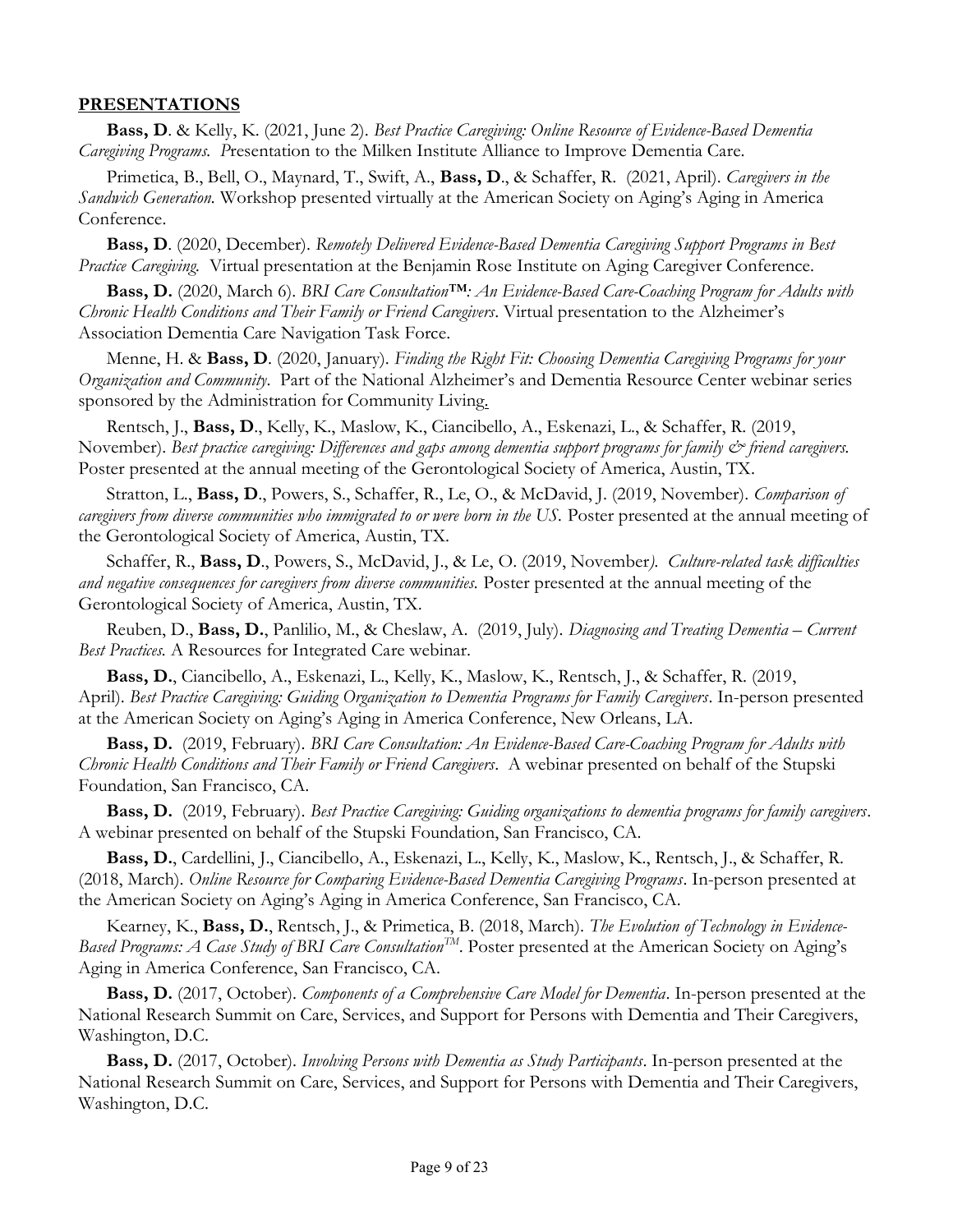Bass, D. M., & Kunik, M. E. (2017, August). Partners in Dementia Care: A Care Coordination Program for Veterans with Dementia and Their Caregivers. Presented at the American Psychological Association Annual Convention, Washington, D.C.

Judge, K., Bass, D., Brenner, L., & Jak, A. (2017, August). Innovative Intervention Programs for Veterans with Neurological Conditions and Their Families. Presented at the American Psychological Association Annual Convention, Washington, D.C.

Bass, D., Primetica, B., Kearney, K., McCarthy, K., Rentsch, J., Kunik, M., Miller, J., & Hornick, T. (2017, July). Findings from a Real-World Translation Study of the Evidence-Based "Partners in Dementia Care." Poster presented at the International Association of Gerontology and Geriatrics Conference, San Francisco, CA.

Rose, M., Bass, D., Primetica, B., Kearney, K., Rentsch, J., Kunik, M., Miller, J., & Hornick, T. (2017, July). Decreasing Unmet Needs for Caregiver Respite and BRI Care Consultation. In-person presented at the International Association of Gerontology and Geriatrics Conference, San Francisco, CA.

Kearney, K., Bass, D. M., Primetica, B., Rentsch, J., McCarthy, K., Kunik, M., Miller, J., & Hornick, T. (2017, March). Ohio "Partners in Dementia Care": Results from a Translation Study of "BRI Care Consultation." Poster presented at the American Society on Aging, Chicago, IL.

Orsulic-Jeras, S., Primetica, B., Whitlatch, C., & Bass, D. (2017, March). From Early Stage and Beyond: Two Evidence-Based Programs Working Together to Bridge Gaps in Care. In-person presented at the American Society on Aging in America Conference, Chicago, IL.

Rose, M., & Bass, D. (2017, March). Caregivers Who Need Respite but May be Afraid to Ask. In-person presented at the American Society on Aging, Chicago, IL. Retrieved from http://members.asaging.org/staff\_online/staff/uploads/events/SB009357/SB009357\_Caregiver%20R espite%20and%20Ohio%20PDC%20MRose.pdf

Borato, L. M., Bass, D. M., Menne, H. L., Shelton, E. G., & Johnson, J. D. (2016, November). The Health Belief Model for Understanding Older Adults' Engagement in the Heart Health Program. Poster presented at the annual meeting of the Gerontological Society of America, New Orleans, LA.

Rose, M., Graham, C., Primetica, B., Bass, D. M., & Holloway, C. (2016, September). BRI Care Consultation and Unmet Respite Needs of Family Caregivers. Presented at the National Lifespan Respite Conference, Denver, CO.

Bass, D. M. (2016, August). Implementing and Sustaining Evidence-Based Programs for Family Caregivers of Individuals with Dementia: Lessons from BRI Care Consultation. Presented at the annual convention of the American Psychological Association, Denver, CO.

Bass, D. M. (2016, July). Basics About the Aging Population. Presented at Third Federal Savings, Cleveland, OH.

Bass, D. M., Primetica, B., Kanetsky, C., Miller, J., Williman, M. (2016, July). Meeting the Needs of Persons with Dementia and their Family Caregivers in Ohio Using an Evidence-Based Program Model. Presented as Part of the 2016 Benjamin Rose Institute on Aging Conference Series: Using Evidence-Informed Programs: Quality of Care and Health Promotion, Cleveland, OH.

Primetica, B., Bass, D. M., Schuelllerman, P., Miller, J., & Kanetsky, C. (2016, March). Statewide Implementation of BRI Care Consultation by Six Ohio Alzheimer's Association Chapters. A symposium at the American Society on Aging annual meeting, Washington, D.C.

Menne, H. L. & Bass, D. M. (2016, March). Hop on the Heart Train! A Participant-Driven Heart Health Program for Older Adults. Workshop presented at the annual meeting of the American Society on Aging, Washington, D.C.

Menne, H. L., Johnson, J. D., & Bass, D. M. (2015, November). Moderating Effects of Care Receiver-Focused Services on Caregiver Outcomes. Paper presented at the annual meeting of the Gerontological Society of America, Orlando, FL.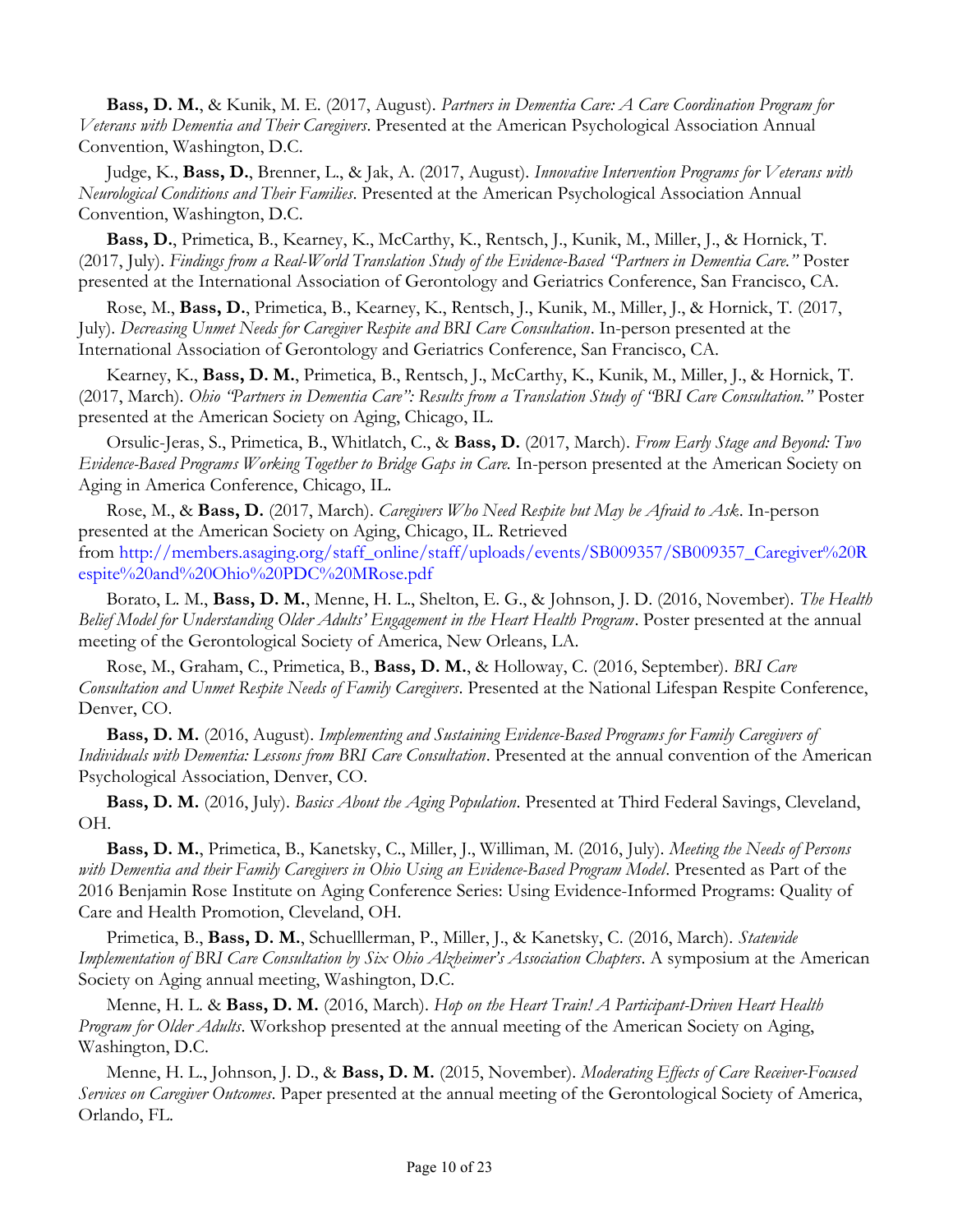Easom, L. R., Holloway, C., Snyder, T., Bass, D. M., Primetica, B. (2015, March). BRI Care Consultation: A New Revolution in Georgia's Aging Services. Symposium presented at the annual meeting of the American Society on Aging, Chicago, IL.

Bass, D. M., & Primetica, B. (2014, November). Ohio Systems Integration Project: Partners in Dementia Care and Ohio Alzheimer's Association Chapters' Implementation of BRI Care Consultation. Presented at the O4a 25th Annual Conference on Aging, Columbus, OH.

Bass, D. M., Primetica, B., Kearney, K., & Rentsch, J. (2014, November). Lessons in Sustaining and Expanding the Evidence-Based Program "BRI Care Consultation" for Caregivers and Care Receivers. Presented at the Benjamin Rose Institute on Aging's Annual Caregiving Conference, Cleveland, OH.

Primetica, B., Bass, D. M., McCarthy, K., Holloway, C., Easom, L., & Wade, J. (2014, November). Caregiver Outcomes from the Georgia and Tennessee Replication Studies of BRI Care Consultation. Presented at the annual meeting of the Gerontological Society of America conference, Washington, D.C.

Primetica, B., Bukach, A., & Bass, D. M. (2014, November). Interdisciplinary Teams: An Evaluation of a Model Designed for Elder Abuse Professionals. Presented at the annual meeting of the Gerontological Society of America conference, Washington, D.C.

Bass, D. M., Rentsch, J., Kearney, K., & Primetica, B. (2013, December). BRI Care Consultation: An Evidence-Based Support Service for Older Adults and their Caregivers. Symposium presented at the Benjamin Rose Institute on Aging, Cleveland, OH.

Menne, H. L., Bass, D. M., & Johnson, J. D. (2013, November). 'Something we can do Together': Caregiver Outcomes from a Multi-Component Dyadic Intervention. Poster presented at the Gerontological Society of America conference, New Orleans, LA.

Primetica, B., Bass, D. M., Holloway, C., Easom, L. (2013, November). Care Consultation Implementation, Service Delivery, and Outcomes: The Georgia Experience. Symposium presented at the annual meeting of the Gerontological Society of America conference, New Orleans, LA.

Dawson, N. T., Menne, H. L., & Bass, D. M. (2013, April). The Effect of Exercise on Physical Performance Outcomes in Individuals with Dementia: Findings from the RDAD Intervention. Paper presented at the annual meeting of the Ohio Association of Gerontology and Education (OAGE), Ashland, OH.

Menne, H. L., Johnson, J. D., & Bass, D. M. (2012, November). Ohio's Replication of Reducing Disability in Alzheimer Disease. Paper presented as part of the symposium New Frontiers: Advancement of the Reducing Disability in Alzheimer Disease (RDAD) Program, at the Gerontological Society of America conference, San Diego, CA.

Menne, H. L., Johnson, J. D., Bass, D. M., Bollin, S., & Teri, L. (2012, November). Reducing Disability in Alzheimer Disease: Ohio's Translation into Community Practice. Paper presented as part of the symposium from RCT to Community-based translation: Systematic expansion of the Seattle Protocols, at the Gerontological Society of America conference, San Diego, CA.

Browdie, R., Birkel, R., & Bass, D. M. (2012, October). Integrating Evidence-Based Programs into Services and Policies for Older Adults and their Caregivers. Presented at the annual conference of Grantmakers in Aging, Cleveland, OH.

Holloway, C., Bass, D. M., Primetica, B., Moore, S. (2012, March). Care Consultation: From Ohio to Georgia. Symposium presented at the annual meeting American Society on Aging. Washington, D.C.

Bass, D. M., Primetica B., Moore, S., Darlak, L. (2011, October). Care Consultation: Personalized Care Advice and Quality Information. Symposium presented at the Rosalynn Carter Institute for Caregiving Summit. Americus, GA.

Bass, D. M., Primetica, B., Schroth, S., & Darlak, L. (2011, October). Implementing the Evidence-based Care Consultation Program. Presented at the Rosalynn Carter Caregiving Institute Summit, Americus, GA.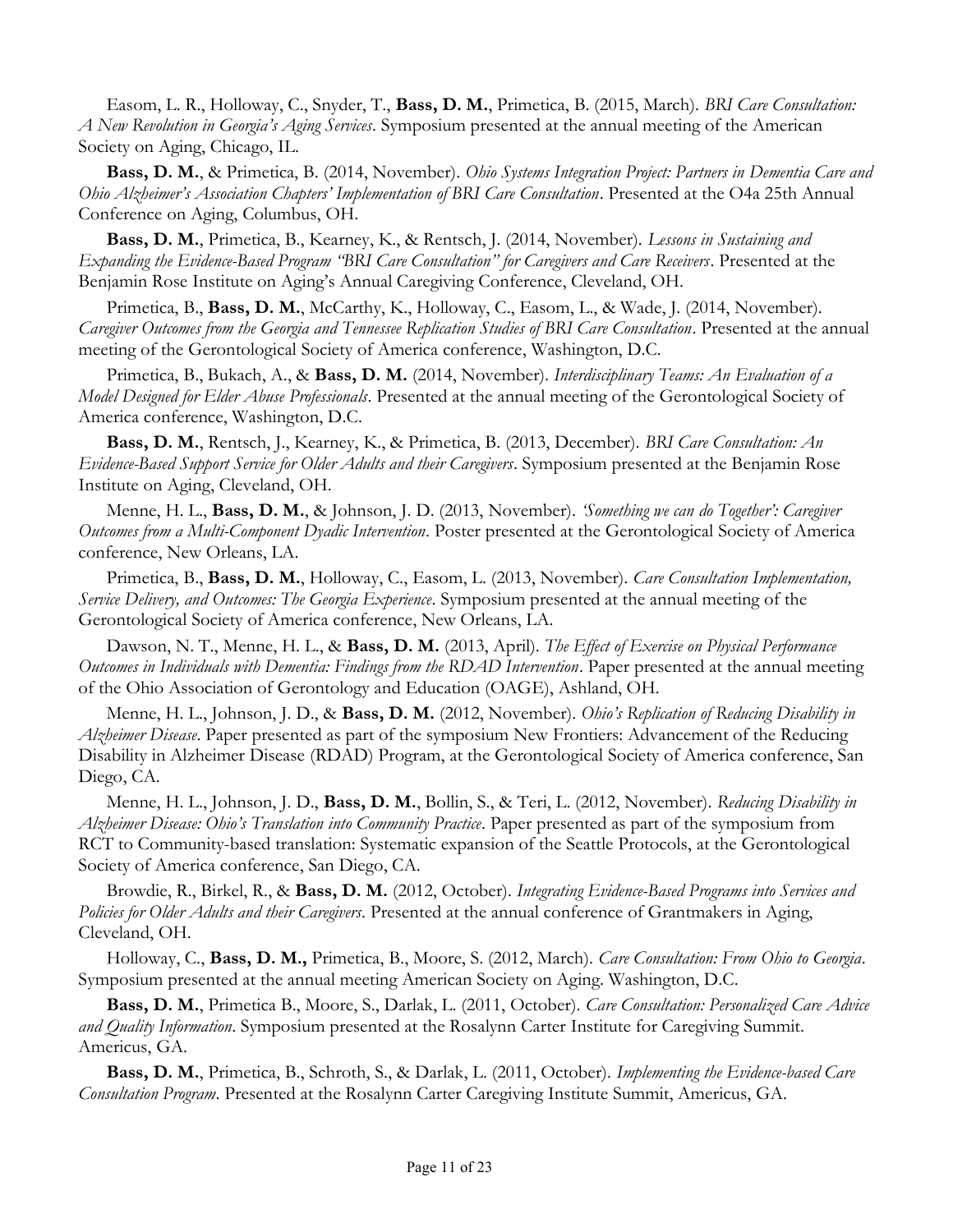Bass, D. M. (2011, September). Findings from the Clinical Trial of Partners in Dementia Care. Presented at the Louis Stokes Cleveland Veterans Administration: Topics in Geriatric Medicine Fall Program Kick Off, Cleveland, OH.

Bass, D. M. (2011, May). *Validity and Reliability of Perceptions of Illness and Care from Persons with Dementia*. Presented at the National Institutes of Health: Aligning Outcome Measures for Assessing Disease Status and Treatment Impact with Those for Assessing Quality Performance: Dementia as a Case Study, Bethesda, MD.

Bass, D. M. (2011, April). Evidence-Based Programs for Caregiving Families. Presented at the Ohio Association of Gerontology and Education, Columbus, OH.

Ambro, S. P., Menne, H. L., Johnson, J. D., Primetica, B., & Bass, D. M. (2011, April). The Challenges of Implementing an Evidence-Based Program in the Community: The Trainer's Perspective. Poster presented at the annual meeting of the Ohio Association of Gerontology and Education (OAGE), Columbus, OH.

Primetica, B., Bass, D. M., Schroth, S., Granberry, L. (2011, April). Overview of Care Consultation. Symposium presented at the annual meeting American Society on Aging. San Francisco. San Francisco, CA.

Bass, D. M. (2010, October). Outreach and Public Education of Caregiver: Challenges and Recommendations. Presented at the Rosalynn Carter Caregiving Institute Summit, Americus, GA.

Menne, H. L., Bollin, S., Bass. D. M., Johnson, J. D., & Ambro, S. (2010, November). Characteristics of Caregiving Families who Leave an Evidence-Based Intervention Replication. Paper presented at the Gerontological Society of America conference, New Orleans, LA.

Goodwyn S., Bass, D. M., Primetica, B., Brooks, B., Oliver, R., Rahl, B., & Reid, B. (2010, September). Project Assist's Impact on People in Recovery from Mental Illness. Symposium presented at the Alcohol, Drug Addiction, and Mental Health Services Board of Cuyahoga County (ADAMHS) Roads to Recovery Conference, Cleveland, OH.

Bass, D. M., Looman, W. J., McCarthy, C., Walder, A., & Morgan, R. O. (2010, September). Outcomes of the Partners in Dementia Care (PDC) Intervention after Six-Months of Enrollment. Presented at the Louis Stokes Cleveland Veterans Administration: Topics in Geriatric Medicine Fall Program Kick Off, Cleveland, OH.

Menne, H. L., Bollin, S., & Bass. D. M. (2010, March). From Research to Community: Translating an Evidence-Based Exercise and Behavior Management Program. Workshop presented at the annual meeting of the American Society on Aging and the National Council on Aging, Chicago, IL.

Menne, H. L., Bolin, S., Teri, L., & Bass, D. M. (2009, March). Translating an Evidence-Based Program to the Community: Reducing Disability in Alzheimer's Disease. Presented at the annual meeting of the Gerontological Society of America, Atlanta, GA.

Bass, D. M. (2009, March). A Profile of Veterans with Dementia and Caregivers. Presented at the annual meeting American Society on Aging, Las Vegas, NV.

Ablorh-Odjidja, C., Bass, D. M., Looman, W., Campbell, J., Rader, E., & Primetica, B. (2008, November). The Wellness Network's Screening Tools for Depression in Primary Care. Presented at the annual meeting of the Gerontological Society of America, National Harbor, MD.

Bass, D. M. (2008, May). Working with Physicians on Care for Persons with Dementia and Their Caregivers. Presented at the Town Hall Meeting: The Emerging Voice of People with Memory Loss, Cleveland, OH.

Whitlatch, C. J., & Bass, D. M. (2008, November). The Antecedents and Consequences of Misperceptions about Care Preferences for Family Caregivers and Their Relatives with Dementia. Presented at the annual meeting of the Gerontological Society of America, National Harbor, MD.

Primetica, B., Bass, D. M., Bronder, E., & Lutian, K. (2008, November). Project Assist's Impact on the Needs of Mental Health Consumers. Presented at the annual meeting of the Gerontological Society of America, National Harbor, MD.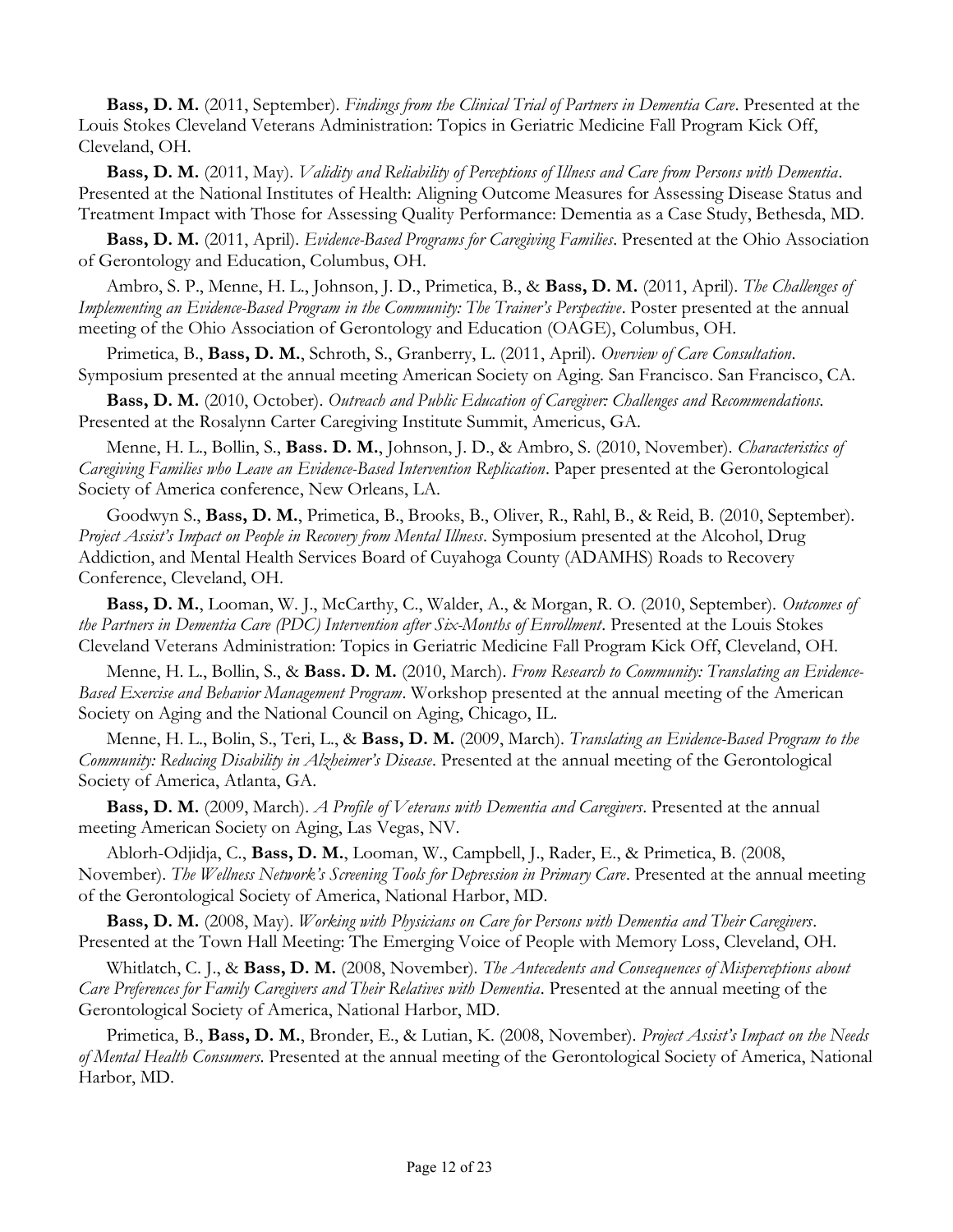Judge, K., & Bass, D. M. (2008, November). Applied Interventions for Caregiving Dyads: Current Barriers and Future Directions. Presented at the annual meeting of the Gerontological Society of America, National Harbor, MD.

Bass, D. M., McCarthy, K., Looman, W., & Marvin, G. (2007, November). Partners in Dementia Care Research Protocol. Presented at the annual meeting of the Gerontological Society of America, San Francisco, CA.

Bass, D. M., Kunik, M. & Maslow, K. (2007, November). Partners in Dementia Care: An Innovative Care Coordination Intervention for Veterans with Dementia and Family Caregivers. Presented at the annual meeting of the Gerontological Society of America, San Francisco, CA.

Looman, W. J., Bass, D. M., & Lutian, K. (2007, November). Client Satisfaction with Mental Health Case Management Service and Perception of Quality and Adequacy of Care. Presented at the annual meeting of the Gerontological, San Francisco, CA.

Lutian, K., Bass, D. M., Primetica, B., Brooks, B. (2007, November) Perceptions of Quality of Mental Health Services for Older Adults: What Consumers, Providers and Administrators had to Say. Presented at the annual meeting of the Gerontological Society of America, San Francisco, CA.

Primetica, B., Bass, D. M., & Lutian, K. (2007, November). Effective Communication: Differences in Adequacy of Consumer vs. Provider Perceptions of Care with Mental Health Services. Presented at the annual meeting of the Gerontological Society of America, San Francisco, CA.

Primetica, B., Lutian, K., & Bass, D. M. (2007, November). Effective Communication: Consumer vs. Provider Perceptions of Consumers' Mental Health Care Needs. Poster presented at the annual meeting of the Gerontological Society of America, San Francisco, CA.

Lutian, K., Bass, D. M., & Primetica, B. (2007, April). *Quality of Mental Health Services for Older Adults:* Perceptions of Consumers, Providers, and Administrators. Paper presented at the Annual Ohio Association of Gerontology and Education Conference, Newark, OH.

Primetica, B., Bass, D. M., & Lutian, K. (2007, March). Quality of Mental Health Services for Older Adults: Perceptions of Consumers, Providers, and Administrators. Presented at the annual meeting American Society on Aging, Washington, D.C.

Feinberg, L. F., Bass, D. M., Golden, R. L., Maslow, K., & Zarit, S. H. (2006, November). A National Consensus Report on Caregiver Assessment: Translating Research Into Policy and Practice. Presented at the annual meeting of the Gerontological Society of America, Dallas, TX.

Looman, W. J., Bass, D. M., & Lutian, K. R. (2006, November) Mental Health Practice and Aging: Development of a Consumer Satisfaction Survey for a Community-Based Geriatric Mental Health Program. Presented at the annual meeting of the Gerontological Society of America, Dallas, TX.

Looman, W. J., Bass, D. M., & Lutian, K. R. (2006, November). Development Of a Consumer Satisfaction Survey For a Community-Based Geriatric Mental Health Program. Presented at the annual meeting of the Gerontological Society of America, Dallas, TX.

Ejaz, F. K., Bass, D. M., Peters, B., Looman, W., Rentsch, J., & Lutian, K. (2006, March). Survey of Direct Care Workforce Issues in Cuyahoga County. In symposium on Long-Term Care Workforce Investment: Building a Toolkit of Resources for Recruitment and Retention. Presented at the American Society on Aging Annual Meeting, Anaheim, CA.

Noelker, L. S., Bass, D. M., & Rahl, B. (2006, January). Implementing Personal Health Records For Elderly Mental Health Clients. Presented at the second annual meeting of the National PHR Project, Las Vegas, NV.

Bass, D. M. (2005, April). Experiences with Integrating Research and Practice: Lessons from the Chronic Care Networks for Alzheimer's Disease Initiative (CCN/AD). Presented at the 2005 Outstanding Gerontologist Award ceremony, University of Akron, Akron, OH.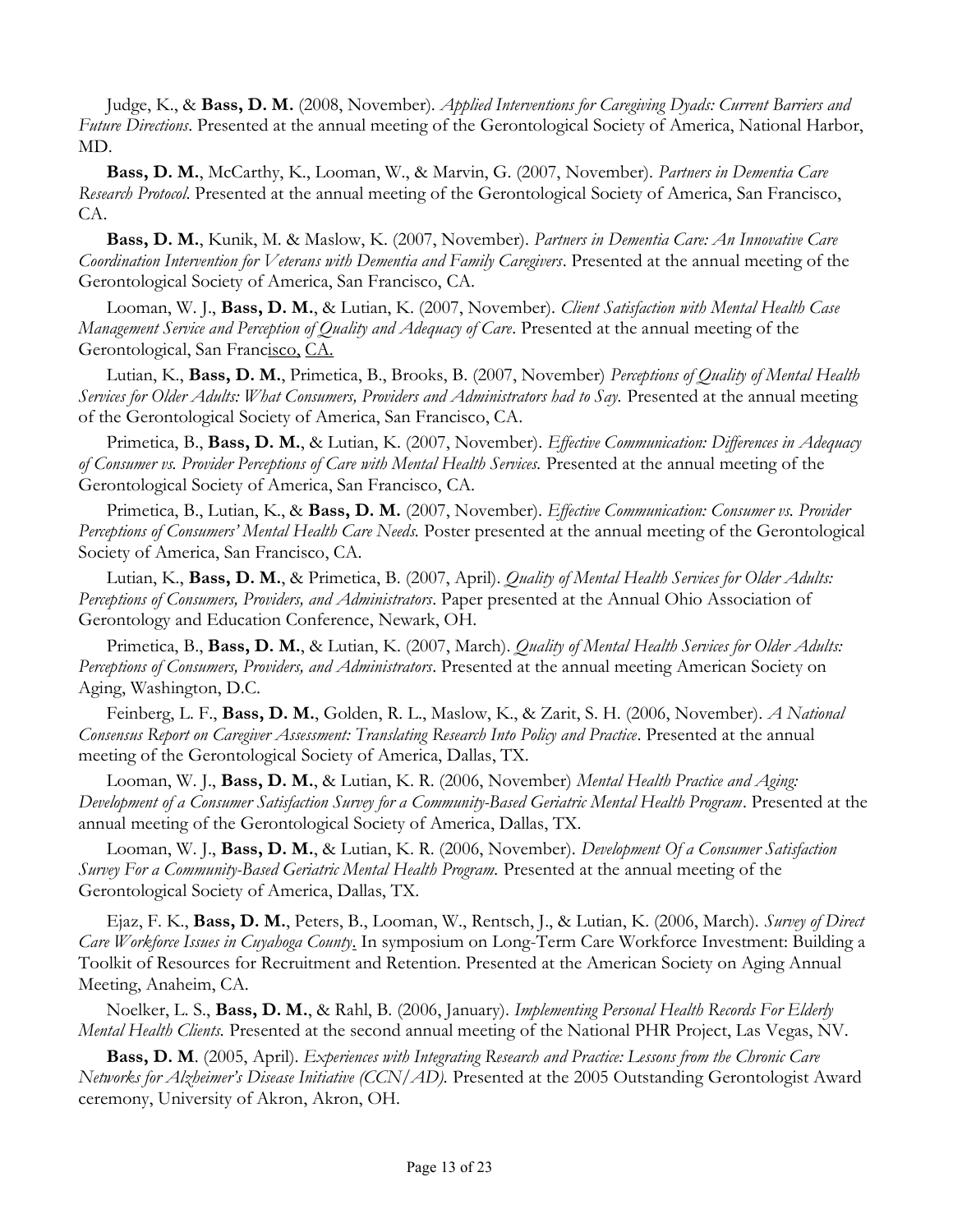Eckert, S. K. & Bass, D. M. (2005, March) Care Consultation for Anthem Members with MetroHealth PCPs. Presented in preconference meeting at the annual meeting of the American Society on Aging, Philadelphia, PA.

Eckert, S. K. & Bass, D. M. (2005, March) Care Consultation for Anthem Members with MetroHealth PCPs. Presented in workshop at the annual meeting of the American Society on Aging, Philadelphia, PA.

Judge, K. S., Bass, D. M., Dann-Cherock, S., & Looman, W. J. (2004, November). The 'Family Questionnaire" as a Tool for Improving Identification of Dementia in Primary Care. Presented at the  $57<sup>th</sup>$  annual meeting of the Gerontological Society of America, Washington, D.C.

Looman, W. J., Bass, D. M., Rentsch, J. H., & Eckert, S. K. (2004, November). Blurring of Organizational Identity: Cargivers' Failure to Recognize Sources of Assistance. Poster session presented at the 57<sup>th</sup> annual meeting of the Gerontological Society of America, Washington, D.C.

Whitlatch, C. J. & Bass, D. M. (2004, November). The Challenges and Rewards of Conducting Research with *Persons with Dementia.* Symposium presented at the  $57<sup>th</sup>$  annual meeting of the Gerontological Society of America, Washington, D.C.

Bass, D. M. (2004, September). Impact of Information and Support Services on Outcomes for Alzheimer's Patients and Family Caregivers. Presented at Colorado Springs Osteopathic Foundation's The Senior Person: Issues & Solutions Conference, Colorado Springs, CO.

Bass, D. M. (2004, July). Barriers and Facilitators to Service Use by Older Adults and Family Caregivers. Presented at The Margaret Blenkner Research Institute's Community forum Taking Care, Taking Charge: Making the best life possible for older adults and their families, Cleveland, OH.

Bass, D. M., Judge, K. S., & Maslow, K. (2003, December). The National Evaluation of the Chronic Care Networks for Alzheimer's Disease (CCN/AD). Poster presented at QUERI National meeting, Washington, D.C.

Bass, D. M., Maslow, K., & Selstad, J. (2003, November). Findings from the Chronic Care Networks for Alzheimer's Disease (CCN/AD). Symposium presented at the 56<sup>th</sup> annual meeting of the Gerontological Society of America, San Diego, CA.

Maslow, K., & Bass, D. M. (2003, November). Model 4: National Chronic Care Consortium | Alzheimer's Association Managed Care and Dementia Project. Symposium presented at pre-conference at the 56<sup>th</sup> annual meeting of the Gerontological Society of America, San Diego, CA.

Noelker, L. S., Bass, D. M., Browdie, R., Gurland, B., & Katz, S. (2003, November). The Methodology Of Shared Discourse: Promoting Collaboration in Long Term Care Research, Practice and Policy. Symposium presented at the 56th annual meeting of the Gerontological Society of America, San Diego, CA.

Bass, D. M., & Judge, K. S. (2003, October). Findings from the CCN/AD National Evaluation. Symposium presented at the American Society on Aging's Care Management Conference, Philadelphia, PA.

Maslow, K., Selstad, J. & Bass, D. M. (2003, July). Coordinating Health Care and Supportive Services: Findings from the CCN/AD Project. Presented at the 11<sup>th</sup> National Alzheimer's Disease Education Conference, Chicago, IL.

Bass, D. M. (2003, April). Implementing Research in Provider Organizations. Presented at American Association of Homes and Services for the Elderly Future of Aging Services Conference, Washington, D.C.

Bass, D. M., Maslow, K., Selstad, J., Skalny, M. A. E., & Striano, J. (2003, March). Partners in Dementia Care: Caring for Veterans with Dementia. Workshop presented at the annual meeting of the American Society on Aging, Chicago, IL.

Scala, M. A., Bass, D. M., Maslow, K., & Selstad, J. (2003, March). Disease Management for Dementia: Integrating Healthcare and Supportive Services. Workshop presented at the annual meeting of the American Society on Aging, Chicago, IL.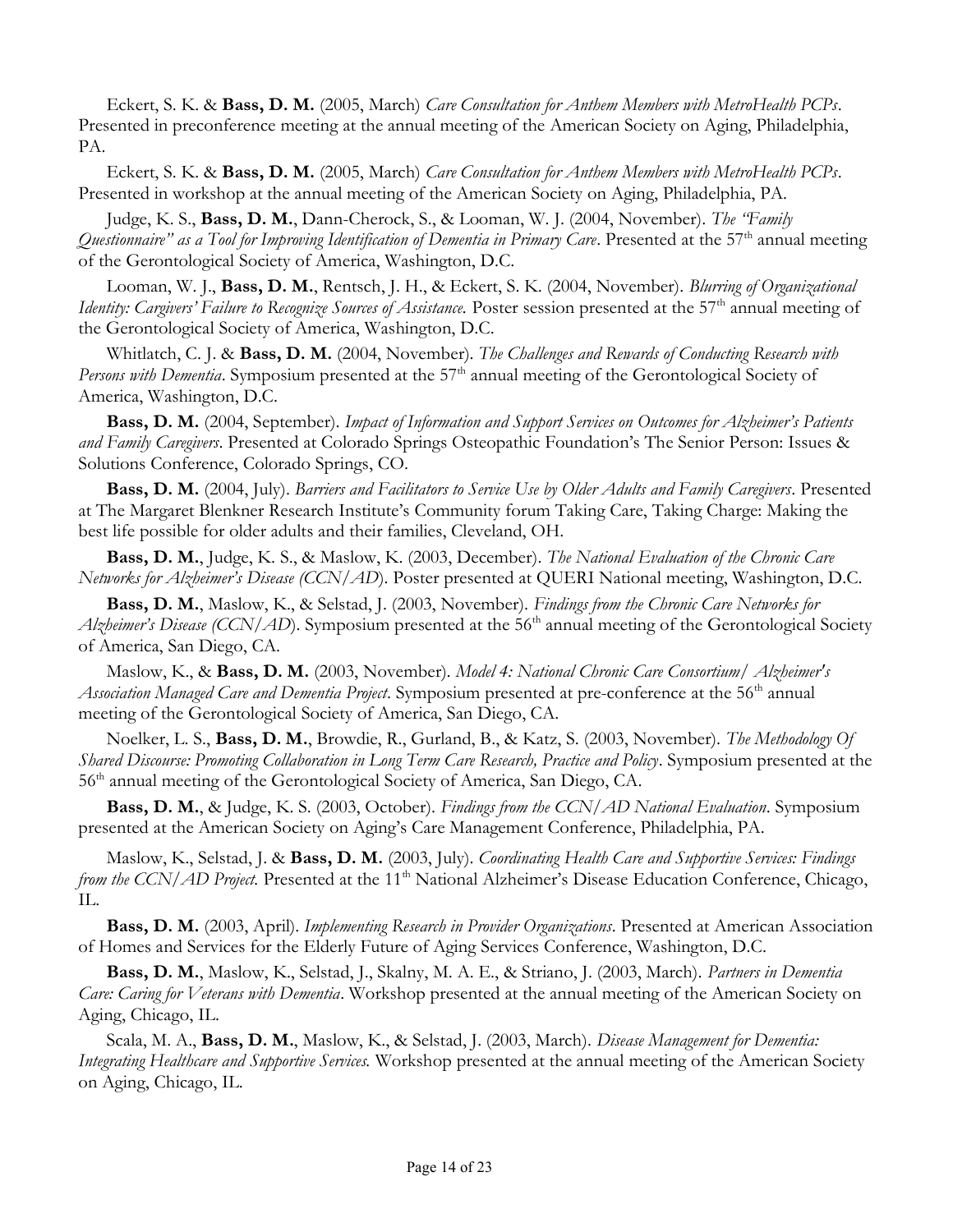Looman, W. J., Eckert, S., Bass, D. M., McCarthy, C. A., & Clark, P. A. (2002, November). The Cleveland Alzheimer's Managed Care Demonstration: Service Utilization After Two Years of Implementation. Poster presented at the annual meeting of the Gerontological Society of America, Boston, MA.

Peters, B., Bass, D. M., Looman, W. J., & Primetica, B. (2002, November). Service Providers' Use of and Attitudes Toward a Dementia Diagnostic Protocol. Poster presented at the annual meeting of the Gerontological Society of America, Boston, MA.

Rentsch, J., Bass, D. M., Looman, W. J., & Mion, L. (2002, November). The Impact of an Emergency Department Intervention on Mental and Physical Health Outcomes for Older Adults. Poster presented at the annual meeting of the Gerontological Society of America, Boston, MA.

Bass, D. M. (2002, October). Strategies for Integrating Health Care and Community Services. Presented At MBRI 40th Anniversary Conference On Aging, Cleveland, OH.

Bass, D. M., Clark, P. A., Heidorn, J., Looman, W. J., McCarthy, C. A., Peters, B. K., & Rentsch, J. (2002, September). State of the NET and the Cleveland Conference. Presented at the CCN/AD mini-conference, Cleveland, OH.

Looman, W. J., Heidorn, J., Bass, D. M., Clark, P. A., McCarthy, C. A., Peters, B. K. & Rentsch, J. (2002, September). Impact of Care Management on Patient and Family Caregiver Satisfaction with Care and Services. Presented at the CCN/AD mini-conference, Cleveland, OH.

Bass, D. M., Heidorn, J., Clark, P. A., Looman, W. J., McCarthy, C. A., Peters, B. K., & Rentsch, J. (2002, September). *Dimensions Of Care Management*. Presented at the CCN/AD mini-conference, Cleveland, OH.

Clark, P. A., Bass, D. M., Heidorn, J., Looman, W. J., McCarthy, C. A., Peters, B. K., & Rentsch, J. (2002, September). Impact of Care Management on Patient and Family Caregiver Depression and Strain. Presented at the CCN/AD mini-conference, Cleveland, OH.

Looman, W. J., Primetica, B., Bass, D. M., Clark, P. A., Heidorn, J., McCarthy, C. A., Peters, B. K., & Rentsch, J. (2002, September). Provider Perceptions of CCN/AD Care Management. Presented at the CCN/AD mini-conference, Cleveland, OH.

McCarthy, C. A., Rentsch, J., Bass, D. M., Clark, P. A., Heidorn, J., Looman, W. J., & Peters, B. K. (2002, September). Adequacy of Care Management Information and Help. Presented at the CCN/AD miniconference, Cleveland, OH.

Bass, D. M., Clark, P. A., Looman, W. J., McCarthy, C. A., & Eckert, S. (2002, May). Managed Care Report. Presented at the Alzheimer's Association, Cleveland Chapter Professional Advisory Board.

Bass, D. M., Clark, P. A., Looman, W. J., McCarthy, C. A., & Eckert, S. (2002, April). Evaluation Results from the Cleveland Alzheimer's Managed Care Demonstration. Presented at Scripps Gerontology Center, Miami University, OH.

Bass, D. M., Clark, P. A., Looman, W. J., McCarthy, C. A., & Eckert, S. (2002, April). Assessment and Management of Dementia in Community Care Settings. Presented at Veterans Affair's Best Practices in Community Based Geriatric Care, Columbus, OH.

Bass, D. M., Clark, P. A., Looman, W. J., McCarthy, C. A., & Eckert, S. (2002, April). Do Chapter Services Make a Difference? Presented at the Alzheimer's Association Public Policy Forum, Washington, D.C.

Bass, D. M., Clark, P. A., Looman, W. J., McCarthy, C. A., & Eckert, S. (2002, April). Evaluation Results from the Cleveland Alzheimer's Managed Care Demonstration. Symposium presented at the annual meeting of the American Society on Aging, Denver, CO.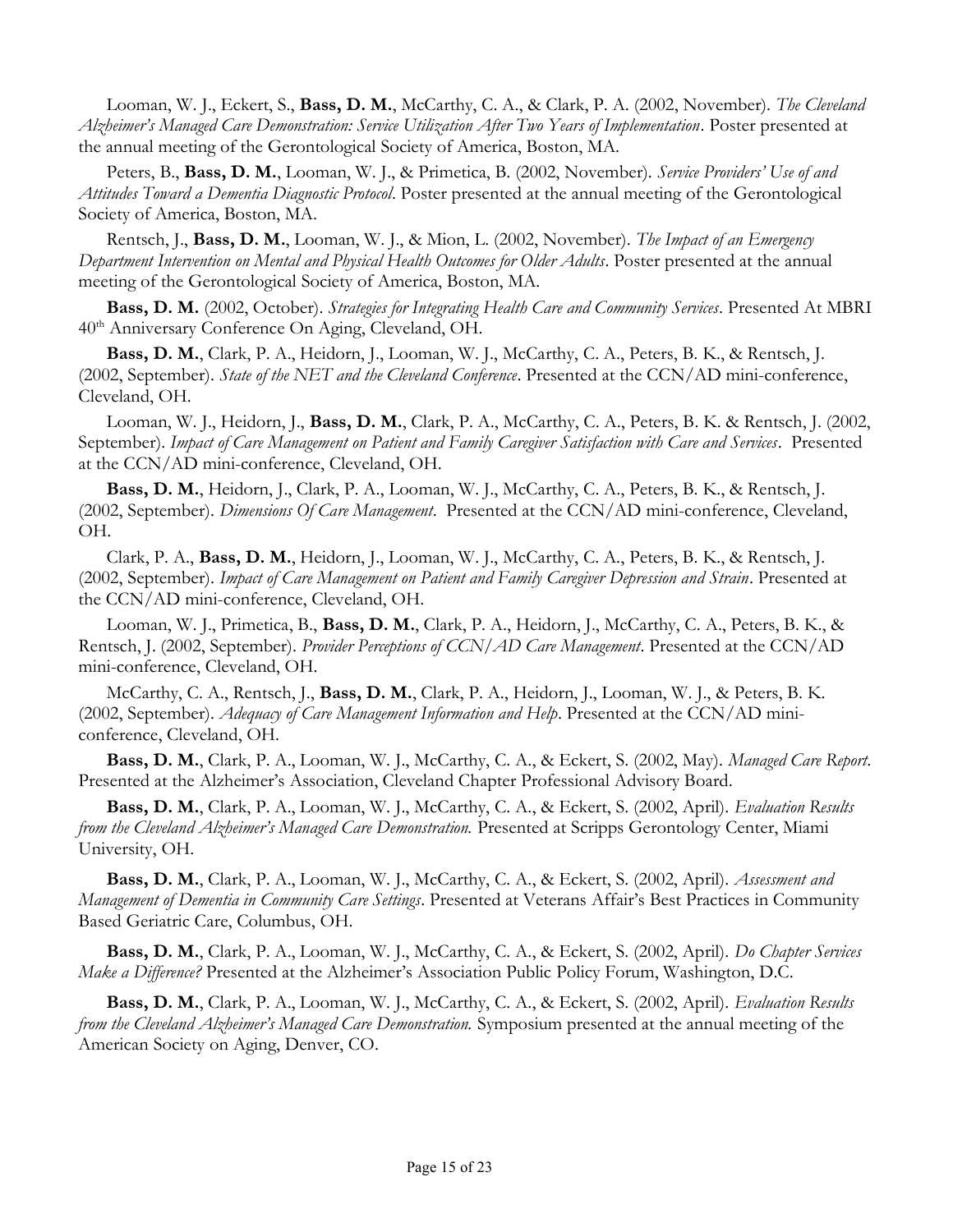Bass, D. M., Clark, P. A., Heidorn, J., Looman, W. J., McCarthy, C. A., Peters, B. K., Primetica, B., & Rentsch, J. H. (2002, March). Preliminary Results from the Patient and Caregiver Outcomes Survey: Information Received and Satisfaction with Care. Presented at the Chronic Care Networks for Alzheimer's Disease Initiative 2002 meeting, Baltimore, MD.

Looman, W. J., Bass, D. M., McCarthy, C. A., & Clark, P. A. (2001, November). The Cleveland Alzheimer's Managed Care Demonstration: Caregiver Outcomes and Patient Service Use After 12 Months of Implementation. Poster session presented at the annual meeting of the Gerontological Society of America, Chicago, IL.

Rentsch, J. H., Bass, D. M., Looman, W. J., & Reich, J. (2001, November). The Effect of a Nursing Based Model in Two Emergency Departments on the Use of Community Services. Paper session presented at the annual meeting of the Gerontological Society of America, Chicago, IL.

Peters, B. K., Bass, D. M., & Looman, W. J. (2001, November). Partnerships Between Health Care Organizations and Voluntary Associations. Poster session presented at the annual meeting of the Gerontological Society of America, Chicago, IL.

Bass, D. M. (2001, September). Research on Caregiving Assessment. Presented at the U.S. Administration on Aging Conference: National Family Caregiver Support Program - From Enactment to Action, Washington, D.C.

Bass, D. M., Looman, W. J., McCarthy, C. A., & Clark, P. A. (2001, May). Initial Findings for the Cleveland Alzheimer's Managed Care Demonstration. Presented at the Alzheimer's Association, Cleveland Chapter, Board of Directors.

Bass, D. M. (2001, April). Diagnosis and Ongoing Care Management for Persons with Dementia and their Family Members. Presented at the Midwest Chapter National Association of Professional Geriatric Care Managers Spring 2001 Conference, Cleveland, OH.

Anetzberger, G., Bass, D. M., Ejaz, F. K., & Nagpaul, K. (2001, March). Developing and Testing Screening Tools and Referral Protocols for Elder Abuse: The Ohio Experience. Workshop presented at the annual meeting of the American Society on Aging, New Orleans, LA.

Bass, D. M., Looman, W. J., McCarthy, C. A., & Clark, P. A. (2001, March). The Cleveland Alzheimer's Managed Care Demonstration: Outcome-Based Results After 12 Months of Implementation. Paper presented at the annual meeting of the American Society on Aging, New Orleans, LA.

Bass, D. M., McCarthy, C. A., Looman, W. J., & Clark, P. A. (2000, November). The Influence of Disease Information and Patient Impairment on Caregiver Outcomes. Poster session presented at the annual meeting of the Gerontological Society of America, Washington, D.C.

Clark, P. A., Bass, D. M., Looman, W. J., & McCarthy, C. A. (2000, November). Appraisal of Memory Loss by Adults with Diagnosed Dementia or Memory Problems. Paper presented at the annual meeting of the Gerontological Society of America, Washington, D.C.

Looman, W. J., Bass, D. M., Clark, P. A., & McCarthy, C. A. (2000, November). Differences in Perceptions of Memory Problems and Functional Dependencies Between Caregiving Dyads. Poster session presented at the annual meeting of the Gerontological Society of America, Washington, D.C.

Moore, S, Whitelaw, N., & Bass, D. M. (2000, November). Effects of Team Training on Preceptors' Attitudes and Knowledge About Team Care. In T. Fulmer (Organizer), The John A. Hartford Foundation Geriatric Interdisciplinary Team Training Program: New findings. Symposium conducted at the annual meeting of the Gerontological Society of America, Washington, D.C.

Peters, B. K., & Bass, D. M. (2000, November). Overview of Evaluation. In K. Maslow (Organizer), Chronic Care Networks For Alzheimer's Disease: Evaluation Methods and Initial Findings. Symposium conducted at the annual meeting of the Gerontological Society of America, Washington, D.C.

Bass, D. M. (2000, October). Interventions for Older Adults with Dementia. Presented at an educational event sponsored by the Interfaith Caregivers Program, the Northeast Gerontological Society, and Xi Chapter of Sigma Phi Omega, Cleveland, OH.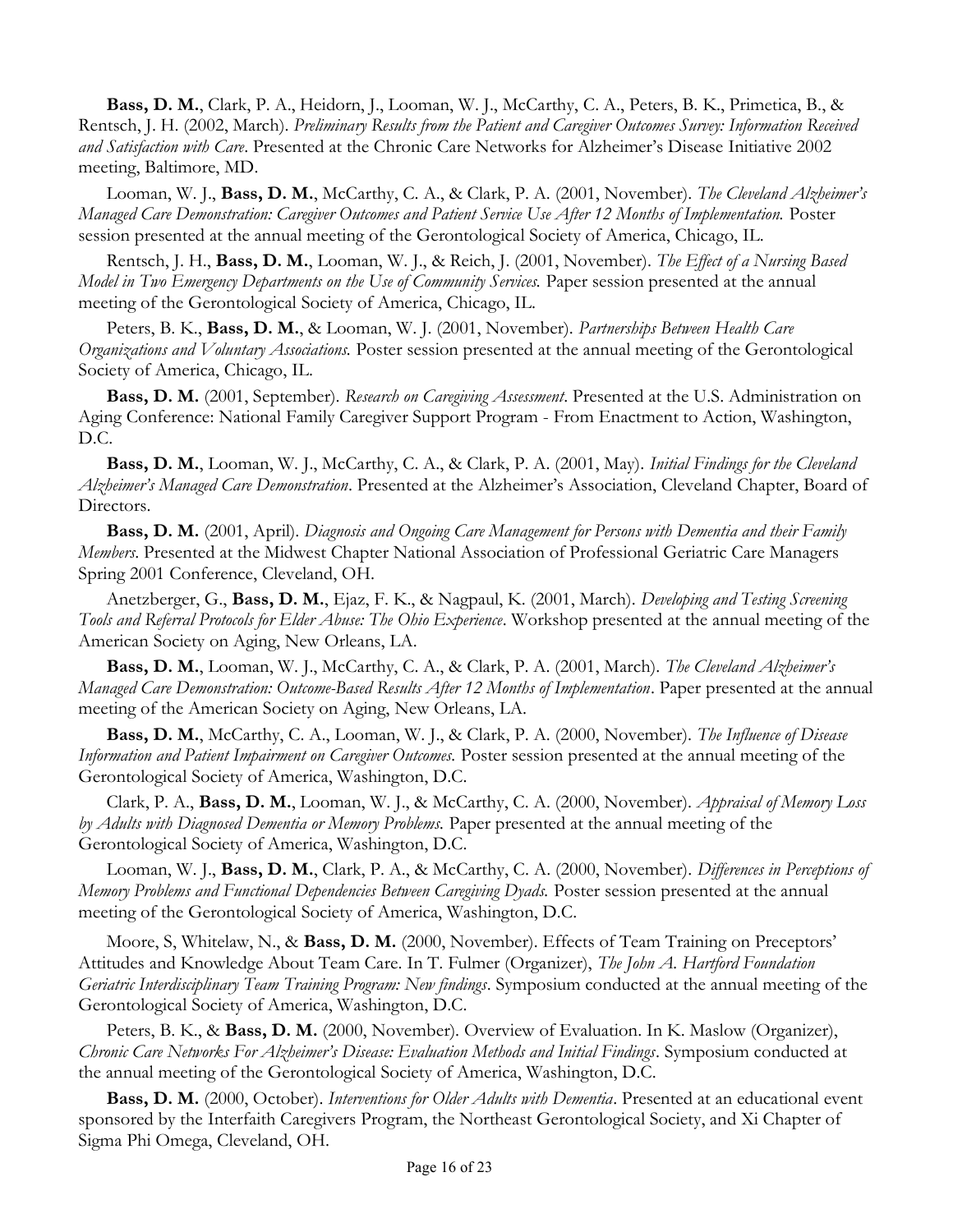Bass, D. M. (2000, September). Chronic Care Networks for Alzheimer's Disease: Selected Evaluation Results from the Provider and Staff Survey. Presented at the National Chronic Care Consortium Fall 2000 Working Session, Denver, CO.

Bass, D. M. (2000, July). Chronic Care Networks for Alzheimer's Disease: Selected Evaluation Results from the Provider and Staff Survey. Presented at the World Alzheimer Congress 2000, Washington, D.C.

Bass, D. M., Looman, W. J., McCarthy, C. A., & Clark, P. A. (2000, March). Differing Perceptions of Dementia Diagnosis and Care: Early Findings from the Cleveland Alzheimer's Managed Care Demonstration. Evaluation Results. Paper presented at the annual meeting of the American Society on Aging, San Diego, CA.

Bass, D. M. (1999, December). A Conversation on Outcome Measurements. A workshop presented at the Region II Open Meeting of the Ohio Chapter of the National Association of Social Workers, Akron, OH.

Whitelaw, N., Bass, D. M., Rose, J., Miller, B., & Ishler, K. (1999, November). Impact of Training on Attitudes and Knowledge About Team Care. In N. A. Whitelaw & S. Moore (Organizers), Training for Geriatric Careteams: Logistics, Curriculum, and Evaluation Results. Symposium conducted at the annual meeting of the Gerontological Society of America, San Francisco, CA.

Rose, J. H., Bass, D. M., Ishler, K., Moore, S., Whitelaw, N., & Miller, B. (1999, November). Team Training: Trainee Characteristics Affect Team Care Attitudes and Skills. Poster session presented at the annual meeting of the Gerontological Society of America, San Francisco, CA.

Looman, W., Bass, D. M., & Noelker, L. (1999, November). A Comparison of Kin Caregivers and Friend Caregivers. Poster session presented at the annual meeting of the Gerontological Society of America, San Francisco, CA.

Anetzberger, G. A., Bass, D. M., Ejaz, F. K., & Nagpaul, K. (1999, April). Development and Dissemination of an Elder Abuse/ Domestic Violence Risk Assessment Tool. Presented at the Ohio Family Violence and Elder Abuse Roundtable, Columbus, OH.

Anetzberger, G. A., Bass, D. M., Ejaz, F. K., & Nagpaul, K. (1999, March). Development and Dissemination of an Elder Abuse/ Domestic Violence Risk Assessment Tool. Presented at the 14<sup>th</sup> annual Conference of the Ohio Coalition for Adult Protective Services, Columbus, OH.

Anetzberger, G. A., Bass, D. M., Ejaz, F. K., & Nagpaul, K. (1999, March). Development and Dissemination of an Elder Abuse/ Domestic Violence Risk Assessment Tool. Paper presented at the annual meeting of the American Society on Aging, Orlando, FL.

Bass, D. M., & Anetzberger, G. A. (1999, March). A Model Intervention for Elder Abuse and Dementia: Research and Evaluation Results. Paper presented at the annual meeting of the American Society on Aging, Orlando, FL.

Bass, D. M., McClendon, M. J., McCarthy, C. A., & Hsu, M. A. (1998, November). The Validity of a Caregiver Strain Instrument in Diverse Alzheimer's Care Situations. Poster session presented at the annual meeting of the Gerontological Society of America, Philadelphia, PA.

Bass, D. M. (1998, November). Issues in Evaluating Managed Care Dementia Programs. In D. M. Bass & V. M. Bennet (Chairs), Dementia Care Issues in a Managed Care Environment: A Multi-Disciplinary Perspective. Presented at a Pre-conference Workshop conducted at the annual meeting of the Gerontological Society of America, Philadelphia, PA.

Hendrickson, D., Bass, D. M., & Noelker, L. S. (1998, November). Diverse Interfaces of Formal and Formal Caregivers by Task Categories and Network Characteristics. Poster session presented at the annual meeting of the Gerontological Society of America, Philadelphia, PA.

McClendon, M. J., Bass, D. M., Brennan, P. F., & McCarthy, C. (1998, November). The Influence of Computer Support Networks on Caregiver Support Group Use. Poster session presented at the annual meeting of the Gerontological Society of America, Philadelphia, PA.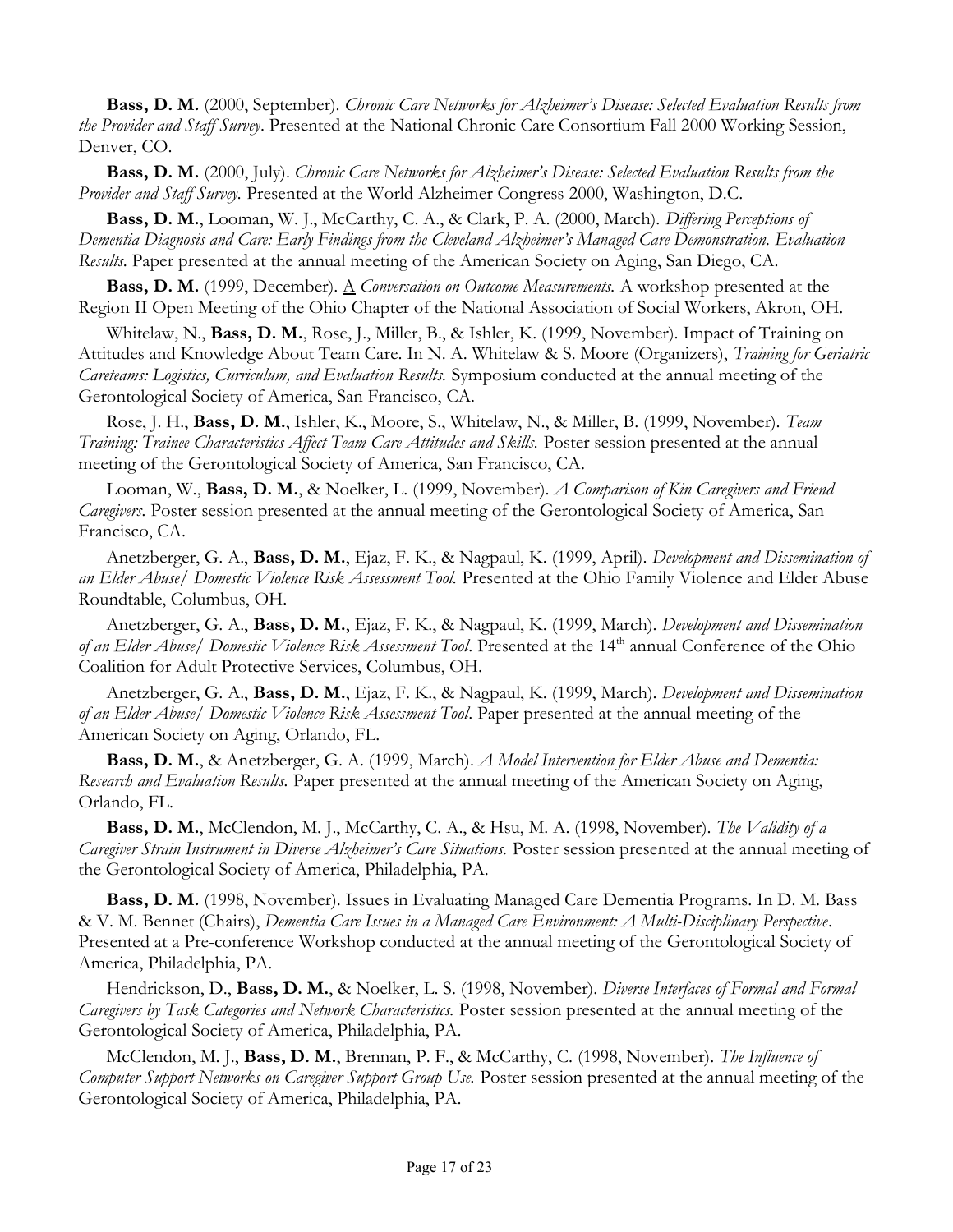Bass, D. M., Nagpaul, K., & McCarthy, C. A. (1998, June). Risk Assessment Tools. Presented at the 1998 conference/ annual meeting of the Western Reserve Consortium for the Prevention and Treatment of Elder Abuse.

Bass, D. M. (1998, March). Opportunities and Pitfalls in the Delivery of Managed Healthcare to People with Dementia. Presented at the annual meeting of the American Society on Aging, San Francisco, CA.

Bass, D. M. (1998, March). Steps in Developing an Elder Abuse Risk Assessment Tool for Self-Administration for Family Caregivers. Presented at the annual meeting of the American Society on Aging, San Francisco, CA.

Bass, D. M., & Schmitz, C. C. (1998, January). Summary of Family Caregiver Portion of Cluster Evaluation. Presented at the Leadership Committee Meeting for the Chronic Care Networks for Alzheimer's Disease Project, Phoenix, AZ.

Bass, D. M., Noelker, L. S., & McCarthy, C. A. (1997, November). Caregivers' Perceptions of Quality of Care: The Influence of Formal and Informal Helpers. Paper presented at the annual meeting of the Gerontological Society of America, Cincinnati, OH.

Bass, D. M. (1997, June). Caregiving: Community Support Services. Presented at the Tri-State Gerontological Conference, Youngstown, OH.

Bass, D. M., McClendon, M. J., Brennan, P. F., & McCarthy, C. (1996, November). The Buffering Effect of a Computer Support Network on Caregiver Strain. Poster presented at the annual meeting of the Gerontological Society of America, Washington, D.C.

Bass, D. M. (1996, November). The Effect of Caregiver Attitudes on the Use of Community Services. Organizer of Symposium held at the annual meeting of the Gerontological Society of America, Washington, D.C.

Bass, D. M. (1996, November). Successful Computerized Interventions: Synergy Among Theory-Research-Service. Discussant at a Symposium held at the annual meeting of the Gerontological Society of American, Washington, D.C.

McCarthy, C., Bass, D. M., & Eckert, S. (1995, November). Service Use and Goal Attainment as Outcomes of a Family-Focused Intervention. Presented at the annual meeting of the Gerontological Society of America.

Looman, W., Bass, D. M., Noelker, L. (1995, November). Depression and the Support Networks of the Elderly. Presented at the annual meeting of the Gerontological Society of America.

McClendon, M., Bass, D. M., Brennan, P., & McCarthy, C. (1995, November) The Effect of a Computer Network for Alzheimer's Disease Caregivers on Formal Service Use. Presented at the annual meeting of The Gerontological Society of America.

Bass, D. M., Biegel, D. D., Song, L., & McNutt, W. (1995, November). Predictors of Support Group Membership by Caregivers of Persons with Alzheimer's Disease. Presented at the annual meeting of The Gerontological Society of America.

Bass, D. M., McNutt, W., Biegel, D., & Song, L. (1995, November). *Longitudinal Changes in Service Use by* Alzheimer's Patients. Presented at the annual meeting of The Gerontological Society of America.

Bass, D. M., Scharf, J. S., Eckert, S., & McCarthy, C. (1995, July). Getting Started: A Planning Intervention to Strengthen Caregiving Families. Presented at the Alzheimer's Association's Fifth National Alzheimer's Disease Education Conference, Chicago, IL.

Bass, D. M. (1994, November). Issues and Strategies for the Successful Interface of Researchers and Clinicians. Presented at the annual meeting of the Gerontological Society of America.

Bass, D. M., Noelker, L. S., & Rechlin, L. R. (1994, November). Care Recipient Service Use and the Strain of Caregiving for Family Members. Presented at the annual meeting of the Gerontological Society of America.

Looman, W. L., Schur, D., & Bass, D. M. (1994, November). Case Manager's Perceptions as Predictors of Client Service Use. Presented at the annual meeting of the Gerontological Society of America.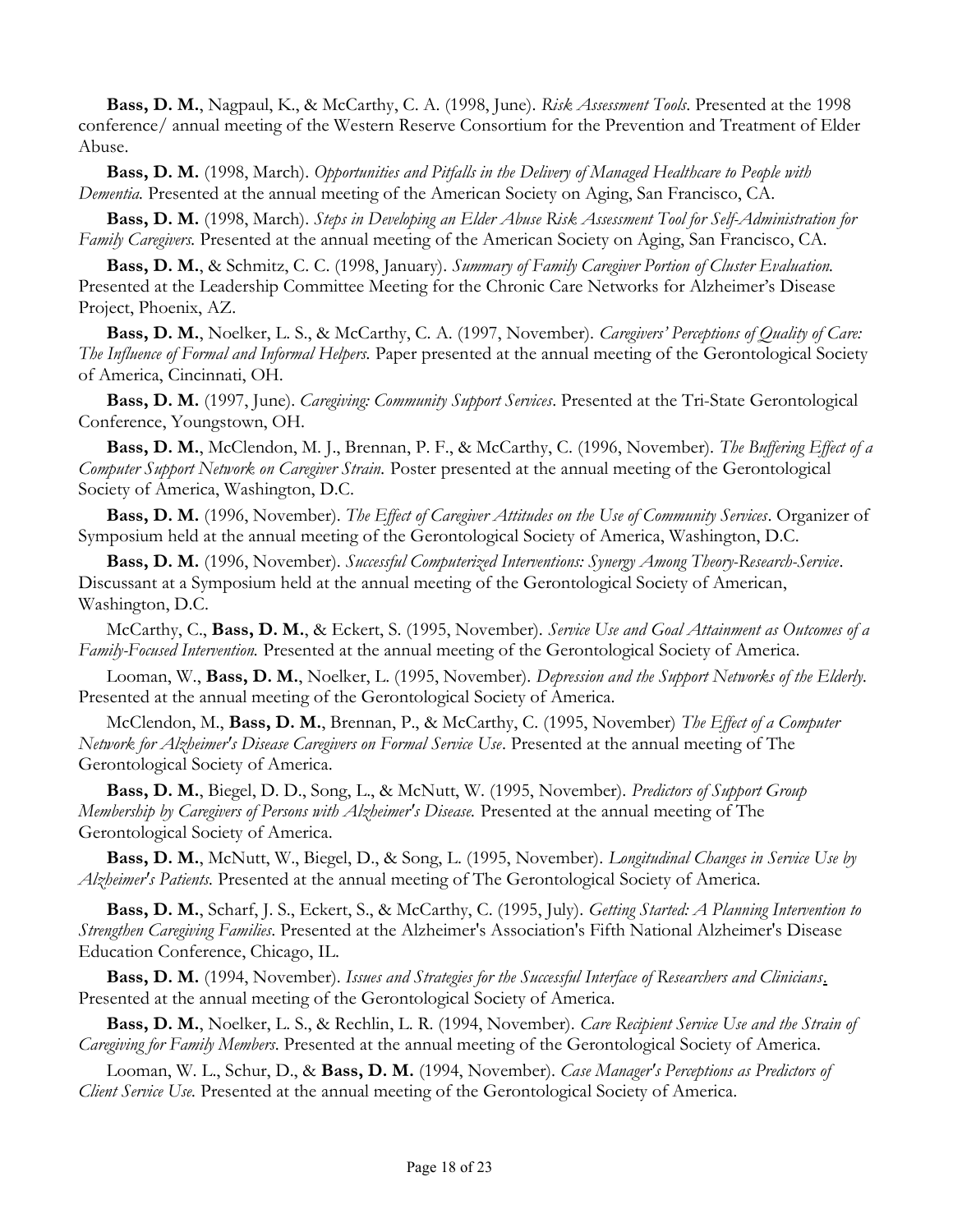McClendon, M., Bass, D. M., & Noelker, L. S. (1994, November). Contrasting Assistance Use by Persons with Alzheimer's Disease and Other Illnesses. Presented at the annual meeting of the Gerontological Society of America.

Drum, M., & Bass, D. M. (1994, November). The Influence of Structural Network Characteristics on Caregiver Distress. Presented at the annual meeting of the Gerontological Society of America.

Noelker, L. S., & Bass, D. M. (1994, November). Use of Direct Services by Caregivers of Elderly Receiving Case Management. Presented at the annual meeting of the Gerontological Society of America.

Bass, D. M. (1994, March). Diverse Roles in Applied Research in Gerontology. Presented at the annual meeting of the American Society on Aging.

Bass, D. M., Santoro, S., & Rechlin, L. (1994, March). *Employment as a Modifier of the Relationship Between* Caregiver Strain and Service Use. Presented at the annual meeting of the American Society on Aging.

Bass, D. M. (1993, November). Directory of Research Projects. Presented at the Researchers Based in Long-Term Care Interest Group preconference workshop at the annual meeting of the Gerontological Society of America.

Deutscher, I., & Bass, D. M. (1993, August). Demystifying Evaluation Research: The Head Start Experience. Presented at the annual meeting of the American Sociological Association.

Bass, D. M., McCarthy, C., Eckert, S., & Bichler, J. (1992, November). Support Services and Other Service Use. Presented at the annual meeting of the Gerontological Society of America.

Bass, D. M. (1992, November). Research in Long-Term Care: The Clinician-Researcher Interface. Pre-conference workshop presented at the annual meeting of the Gerontological Society of America.

Bass, D. M., McClendon, M., Deimling, G., & Mukherjee, S. (1991, August). Diagnosis as a Modifier of the Relationship Between Care Recipient Impairment and Caregiver Strain. Presented at the annual meeting of the American Sociological Association.

Bass, D. M. (1991, February). The Transition from Caregiving to Bereavement. Presented at the Geriatric Noon Conference, The Cleveland Clinic Foundation.

Bowman, K., Bass, D. M., Ehrlich, P., Karchmer, M., Rogers, C., & Teter, R. (1990, November). Predicting Family Caregivers at Risk for Bereavement Difficulties. Presented at the annual meeting of the Gerontological Society of America.

Bowman, K., & Bass, D. M. (1990, November). Differences in the Transition from Caregiving to Bereavement for Spouses and Adult Children. Presented at the annual meeting of the Gerontological Society of America.

Biegel, D., Bass, D. M., Schulz, R., & Morycz, R. (1990, November). Predictors of Differential Service Use by Family Caregivers of Alzheimer's Disease Patients. Presented at the annual meeting of the Gerontological Society of America.

Bass, D. M., Looman, W., & Ehrlich, P. (1990, November). Predicting the Volume of Health and Social Services: Integrating Cognitive Impairment Into the Modified Andersen Framework. Presented at the annual meeting of the Gerontological Society of America.

Bass, D. M. (June, 1990). Understanding Health and Social Service Use by Older Adults and their Kin Caregivers. Featured presentation at the "Clinical Practice with the Frail Elderly: Implications for Long-Term Care" conference, Youngstown State University.

Smyth, K., Eckert, S., & Bass, D. M. (1989, November). Information and Referral Processes in Provision of Dementia-Oriented Care: Provider and Consumer Perspectives. Presented at the annual meeting of the Gerontological Society of America.

Bass, D. M., Bowman, K., & Noelker, L. S. (1989, November). The Influence of Caregiving and Bereavement Support on Adjusting to an Older Relative's Death. Presented at the annual meeting of the Gerontological Society of America.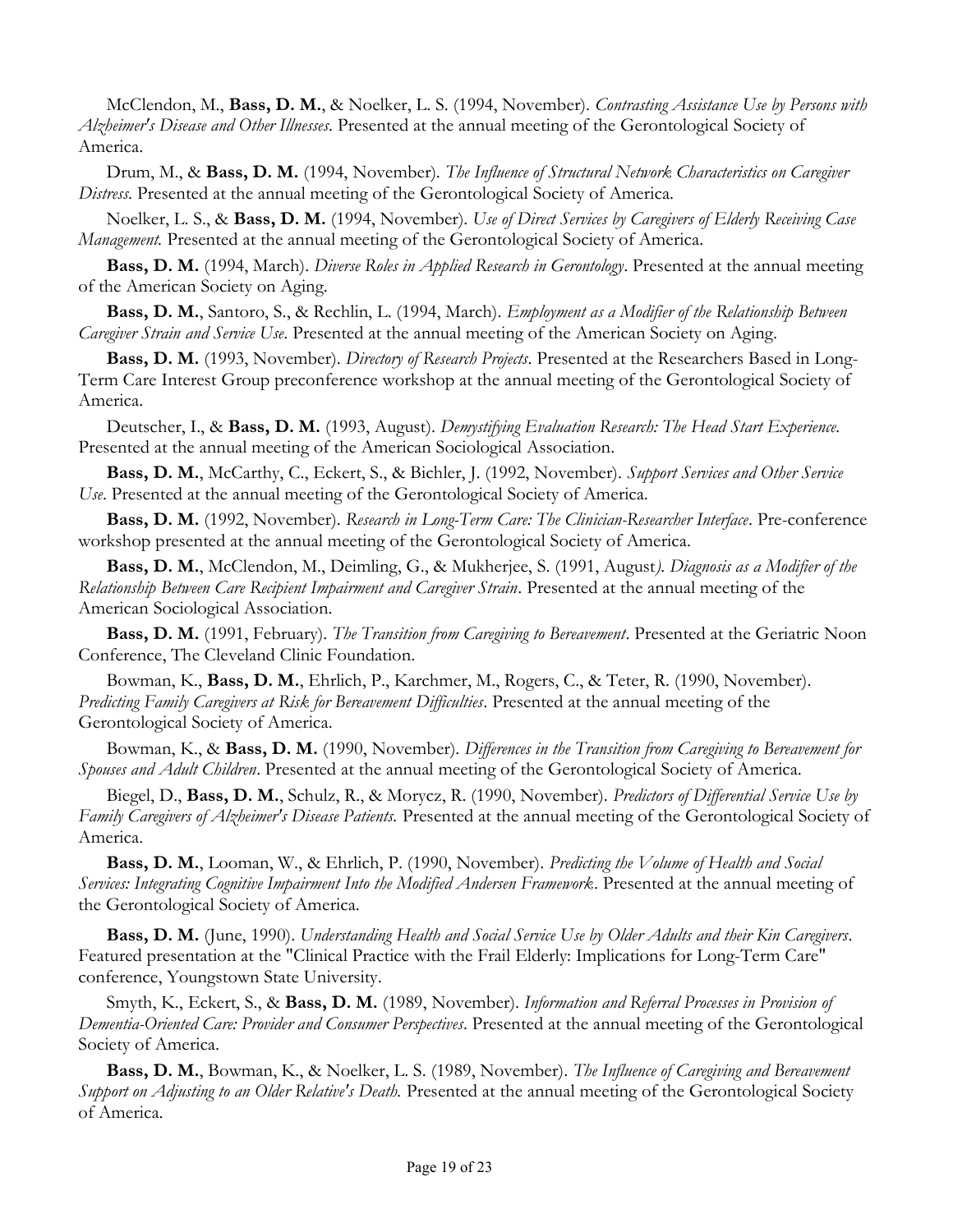**Bass, D. M.** (1989, November). Barriers and Facilitators to Service Use by the Elderly. Presented at the Alzheimer's Association conference "Confused Minds and Burdened Families: How to Service Dementia Families Better Through Improving Access and Enhancing Resources."

Bowman, K., & Bass, D. M. (1989, April). The Transition from Caregiving to Bereavement: Considering the Role of Social Support. Presented at the annual meeting of the North Central Sociological Association.

Bass, D. M., & Bowman, K. (1988, November). Family Caregiving's Influence on the Appraisal of Bereavement. Presented at the annual meeting of the Gerontological Society of America.

Townsend, A., Noelker, L., Deimling, G., & Bass, D. M. (1988, November). Longitudinal Impact of Caregiving on Adult Children's Mental Health. Presented at the annual meeting of the Gerontological Society of America.

Bass, D. M., & Bowman, K. (1988, September). Current Research on Family Members' Reactions to the Death of an Elderly Relative. Presented at the Bereavement-Grief Workshop, Benjamin Rose.

Bass, D. M., Tausig, M., & Noelker, L. S. (1988, March). Elder Impairment, Social Support and Caregiver Strain: A Framework for Understanding Support's Effects. Presented at the annual meeting of the North Central Sociological Association.

Noelker, L. S., & Bass, D. M. (1987, November). In-Home Services for Chronically Impaired Aged: Linkages Between Kin Caregivers and Formal Service Providers. Presented at the annual meeting of the Gerontological Society of America.

Townsend, A. L., Noelker, L. S., Deimling, G. T., & Bass, D. M. (1987, November). *Vulnerable Family* Members: Caregiving's Differential Effects on Kin Caregivers. Presented at the annual meeting of the Gerontological Society of America.

Bass, D. M. (1987, July). Using Research Findings as an Information Base to Improve Caregiver Assessment and Service Planning. Presented at the annual conference of Benjamin Rose.

Bass, D. M., Noelker, L. S., Townsend, A., & Deimling, G. T. (1986, November). Perceptions of Bereavement: A Comparison of Spouses and Adult Children. Presented at the annual meeting of the Gerontological Society of America.

Noelker, L. S., Townsend, A., Deimling, G., & Bass, D. M. (1986, November). Multiple Perceptions of Family Care: Issues in the Use of Dyadic Data from Caregivers and Care Recipients. Presented at the annual meeting of the Gerontological Society of America.

Townsend, A., Deimling, G., Noelker, L., & Bass, D. M. (1986, November). Ethical Dilemmas in Placement Decisions: The Family Caregivers' Perspectives. Presented at the annual meeting of the Gerontological Society of America.

Deutscher, I., & Bass, D. M. (1986). The Long-Term Effects of Head Start: Twenty Years of Evaluation Research. Presented at the annual meeting of the American Sociological Association.

Bass, D. M., & Garland, T. N. (1986). Sources of Stress Among Caregivers of Hospice Patients. Presented at the annual meeting of the Midwest Sociological Society.

Bass, D. M., & Noelker, L. S. (1985, November). Differential Use of In-Home Services by Elders: An Expanded Conceptual Framework. Presented at the annual meeting of the Gerontological Society of America.

Deimling, G. T., & Bass, D. M. (1984, November). Mental Status Among the Aged: Effects on Spouse and Adult-Child Caregivers. Presented at the annual meeting of the Gerontological Society of America.

Bass, D. M. (1984). Research Realities of Bereavement Care. Presented at a workshop sponsored by the Ohio Hospice Organization.

Bass, D. M., Neitz, S., & Otto, M. E. (1983). *Variations in Hospice Programs for Adults and Children.* Presented at the annual meeting and educational symposium of the National Hospice Organizations.

Bass, D. M., Garland, T. N., & Otto, M. E. (1983). Preparing for Life and Death. Presented at the Conference for Sociologists in Applied Settings.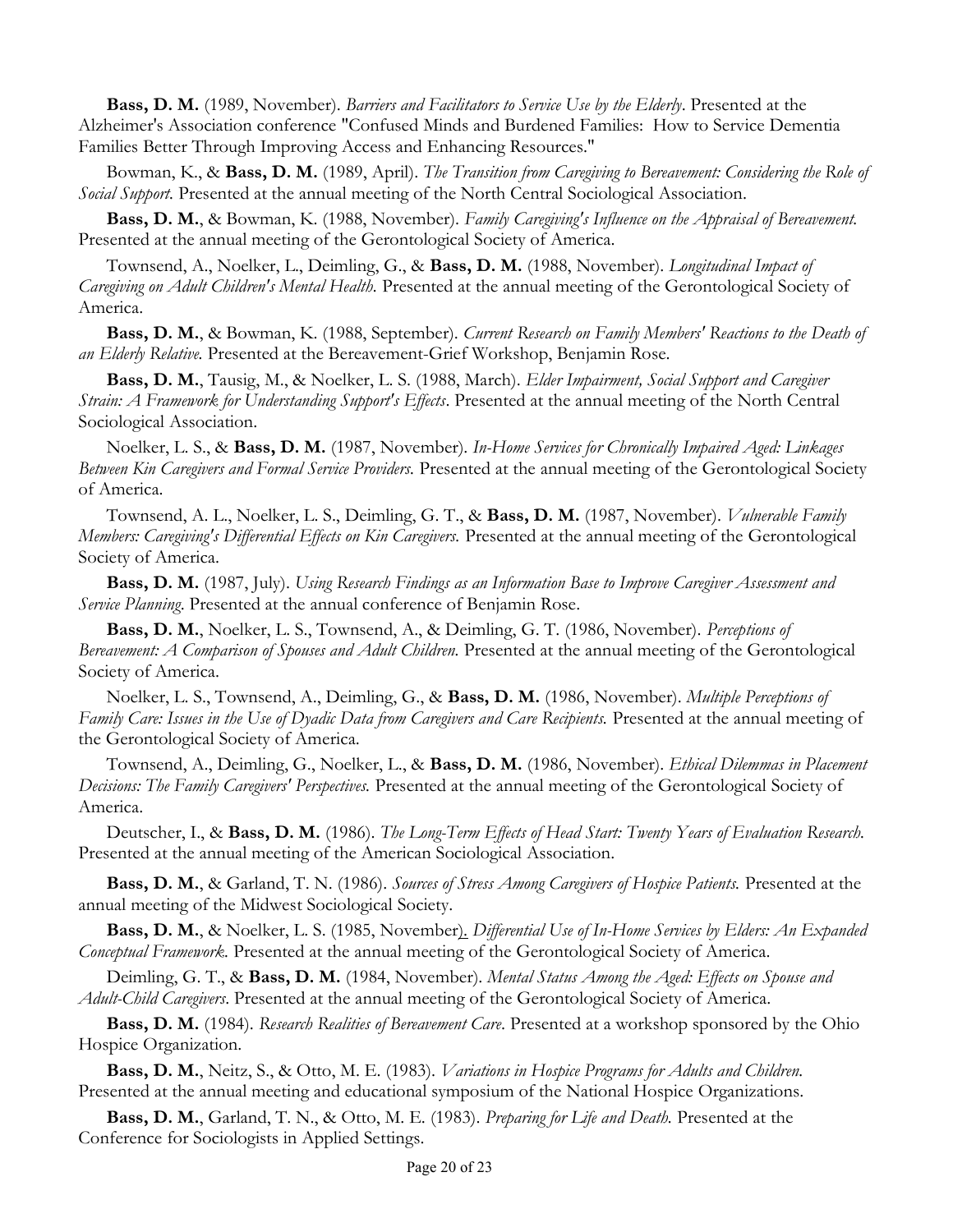Pestello, F. P., & Bass, D. M. (1982). A Comparison of Two Hospice Programs: Characteristics of Patients and Caregivers. Presented at the annual symposium of Alpha Kappa Delta, Mu Chapter.

Bass, D. M., Garland, T. N., & Pestello, F. P. (1982). Monthly Research Reports of Hospice Evaluation Study. Presented at the monthly meetings of the Ohio Hospice Organization.

Olson, J., Ferraro, K., & Bass, D. M. (1982). Dimensions of Disease and Perception of Health Among the Elderly. Presented at the annual meeting of the Society for the Study of Social Problems.

Bass, D. M., & Garland, T. N. (1981). *A Profile of Hospice Patients and their Caregivers*. Presented at the annual meeting of the North Central Sociological Association.

Bass, D. M., & Garland, T. N. (1981). *Evaluation of Hospice Care*. Presented at the annual meeting of the National Hospice Organizations.

Roach, M. J., & Bass, D. M. (1981). Evaluation of The Triage Process at an Alcohol Detoxification Center. Presented at the Peer Evaluation Review Technique Meeting, Edwin Shaw Hospital.

Rice, J., & Bass, D. M. (1980). Helping Agencies and Abused Spouses: What Help is Received? Presented at the annual meeting of the National Council on Family Relations.

Garland, T. N., Bass, D. M., & Clough, L. (1979). Hospice Systems of Care. Presented at the annual meeting of the Southern Sociological Association.

Bass, D. M. (1979). Hospice Care: A Structural Coping Mechanism. Presented at the annual meeting of the Ohio Academy of Sciences.

Garland, T. N., & Bass, D. M. (1979). Toward an Integrated System of Care for the Terminally Ill in Summit County. Presented at a seminar on caring for the terminally ill.

Bass, D. M., & Rice, J. (1978). Agency Responses to the Abused Wife. Presented at the annual meeting of the Ohio Academy of Sciences.

Bass, D. M., & Garland, T. N. (1978). The Organization of Services for Cancer Patients in a Mid-Western Community. Presented at the annual meeting of the Society for the Study of Social Problems.

#### UNPUBLISHED REPORTS

Deimling, G. T., & Bass, D. M. (1986). The Strengths And Resources Of Families Caring For Impaired Elders. A research report submitted to The Retirement Research Foundation. Cleveland, OH: Benjamin Rose.

Bass, D. M. (1985). An Evaluation Of The "Success" Of A Home-Based Hospice Program. Dissertation.

Bass, D. M., Labas, J. G., & Garland, T. N. (1983). Hospice Services And Medicare Regulations. Individual reports submitted to seven hospice programs in Ohio assessing cost feasibility of Medicare certification.

Bass, D. M. (1983). Summary Of Hospital Utilization By Hospice Patients. Submitted to the Visiting Nurse Service, Inc. of Summit County, Ohio.

Bass, D. M. (1982). Summary Report: Description Of Hospice Patients And Their Families. Submitted to the Visiting Nurse Service, Inc. of Summit County, Ohio.

Garland, T. N., & Bass, D. M. (1979). Directory Of Services For Cancer Patients In Summit County, Ohio. Submitted to the Cancer Society of Summit County, Ohio.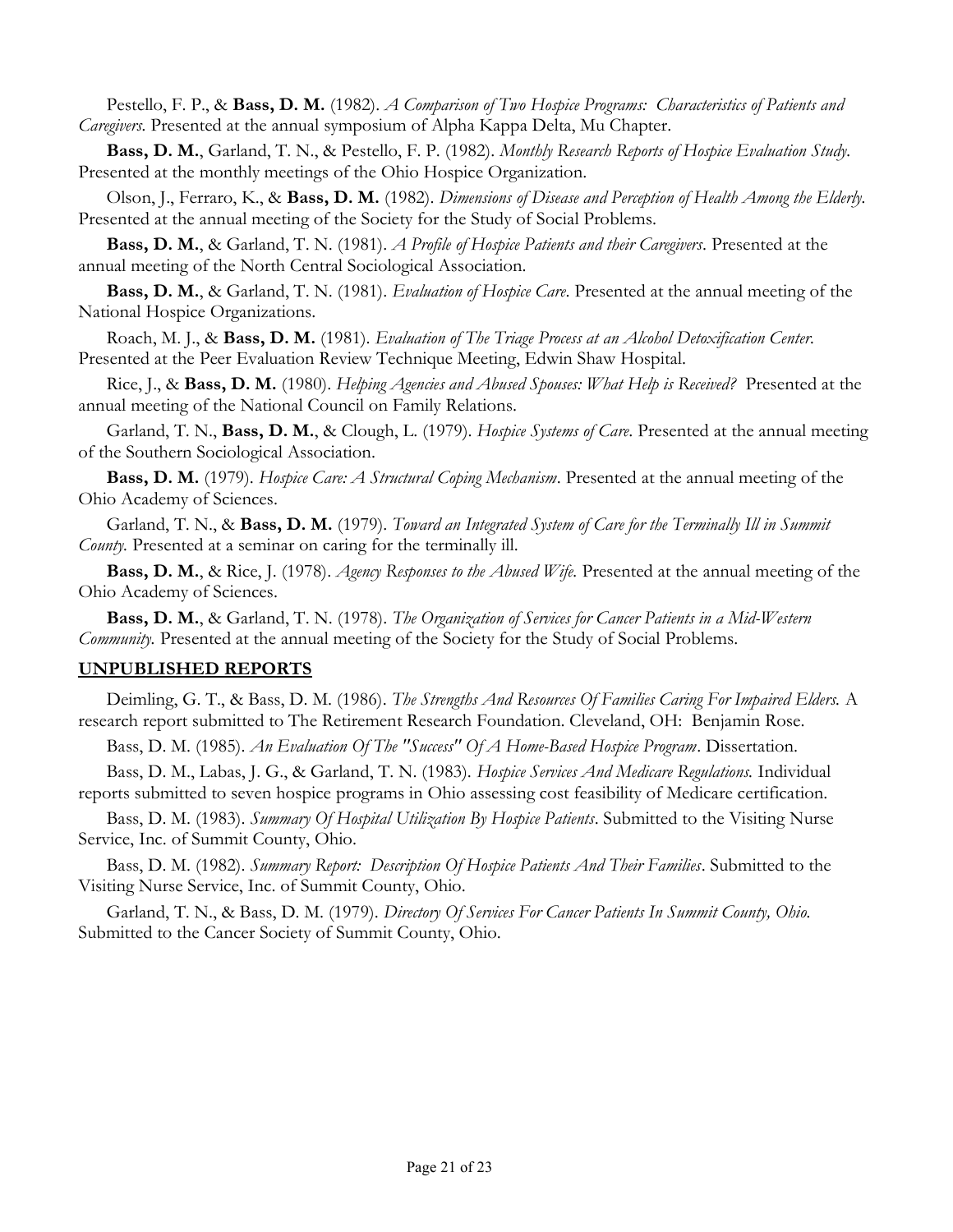#### HONORS AND AWARDS

| "2016 Champion," Alzheimer's Association Greater East Ohio Chapter                                                                                                                                                                                                                                        |
|-----------------------------------------------------------------------------------------------------------------------------------------------------------------------------------------------------------------------------------------------------------------------------------------------------------|
| "Outstanding Gerontology Researcher in the State of Ohio," Ohio Association of<br>Gerontology and Education                                                                                                                                                                                               |
| "Gerontologist of the Year," Institute for Life-Span Planning and Gerontology, The<br>University of Akron                                                                                                                                                                                                 |
| "Managed Care Demonstration Project, Cleveland Area Chapter of the Alzheimer's<br>Association," Honorable Mention, Healthcare and Aging Awards: Managing Chronic Disease<br>presented to the Alzheimer's Association. Presented by American Society on Aging and<br>Pfizer Medical Humanities Initiative. |
| Fellow, Gerontological Society of America                                                                                                                                                                                                                                                                 |
| "A Model Intervention for Elder Abuse and Dementia." Best Practices in Human Resources<br>and Aging Award, presented by the American Society on Aging.                                                                                                                                                    |
| Outstanding Graduate Student of the Year Award, Department of Sociology and<br>Anthropology, The University of Akron                                                                                                                                                                                      |
| Rogler Merit Award Assistantship, Department of Sociology, The University of Akron                                                                                                                                                                                                                        |
| Recipient of special 12-month assistantship (later named the Rogler Merit Award<br>Assistantship), Department of Sociology, The University of Akron                                                                                                                                                       |
| President of Alpha Kappa Delta (National Honor Society for Sociologists)                                                                                                                                                                                                                                  |
| Selected nationally as one of 35 undergraduate student representatives to the American<br>Sociological Association annual meeting, Chicago, IL.                                                                                                                                                           |
|                                                                                                                                                                                                                                                                                                           |

### TEACHING EXPERIENCE

| 1991 & 1993 | Aging in American Society (Graduate Seminar), Case Western Reserve University.   |
|-------------|----------------------------------------------------------------------------------|
| $1985 -$    | Administering and overseeing the Margaret Blenkner Research Institute Work/Study |
|             | Program, The University of Akron                                                 |

1979 - 1984 Introduction to Sociology and Social Problems, Department of Sociology, The University of Akron

## ACTIVITIES IN PROFESSIONAL ORGANIZATIONS

Memberships:

- American Public Health Association
- American Society on Aging
- AcademyHealth
- **•** Gerontological Society of America
- Dementia Caregiving Network

Journal Reviewer & Current and Past Editorial Board:

- The Gerontologist
- Journals of Gerontology
- Journal of Aging and Health
- Journal of Health and Social Behavior
- Omega: Journal of Death and Dying
- Research on Aging
- Sociological Quarterly
- Sociological Perspectives